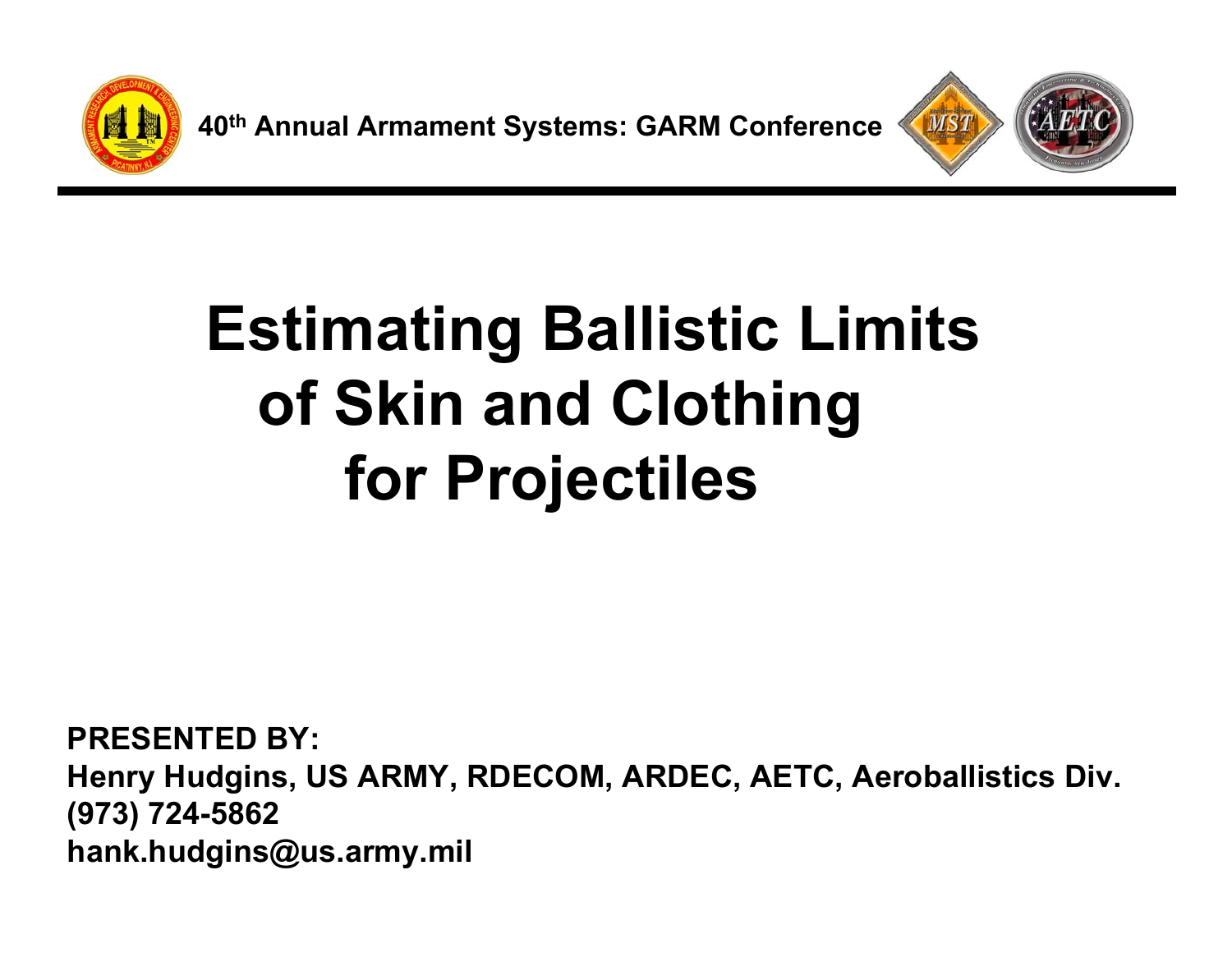## Introduction-1

- This paper reports the development of an accurate correlation function for the ballistic limit velocity (that velocity for which there is a 50% probability of target perforation,  $V_{50}$ ) over a wide range of projectiles striking bare skin and skin covered by various amounts and types of clothing.
- Accurate determination of the ballistic limit of skin and skin covered with various clothing is essential to accurate estimates of incapacitation levels by all models for incapacitation.
- Projectiles that must meet a requirement of being lessthan-lethal (the non-perforation of skin, covered or uncovered) are just as demanding of an equally accurate determination of their ballistic limits.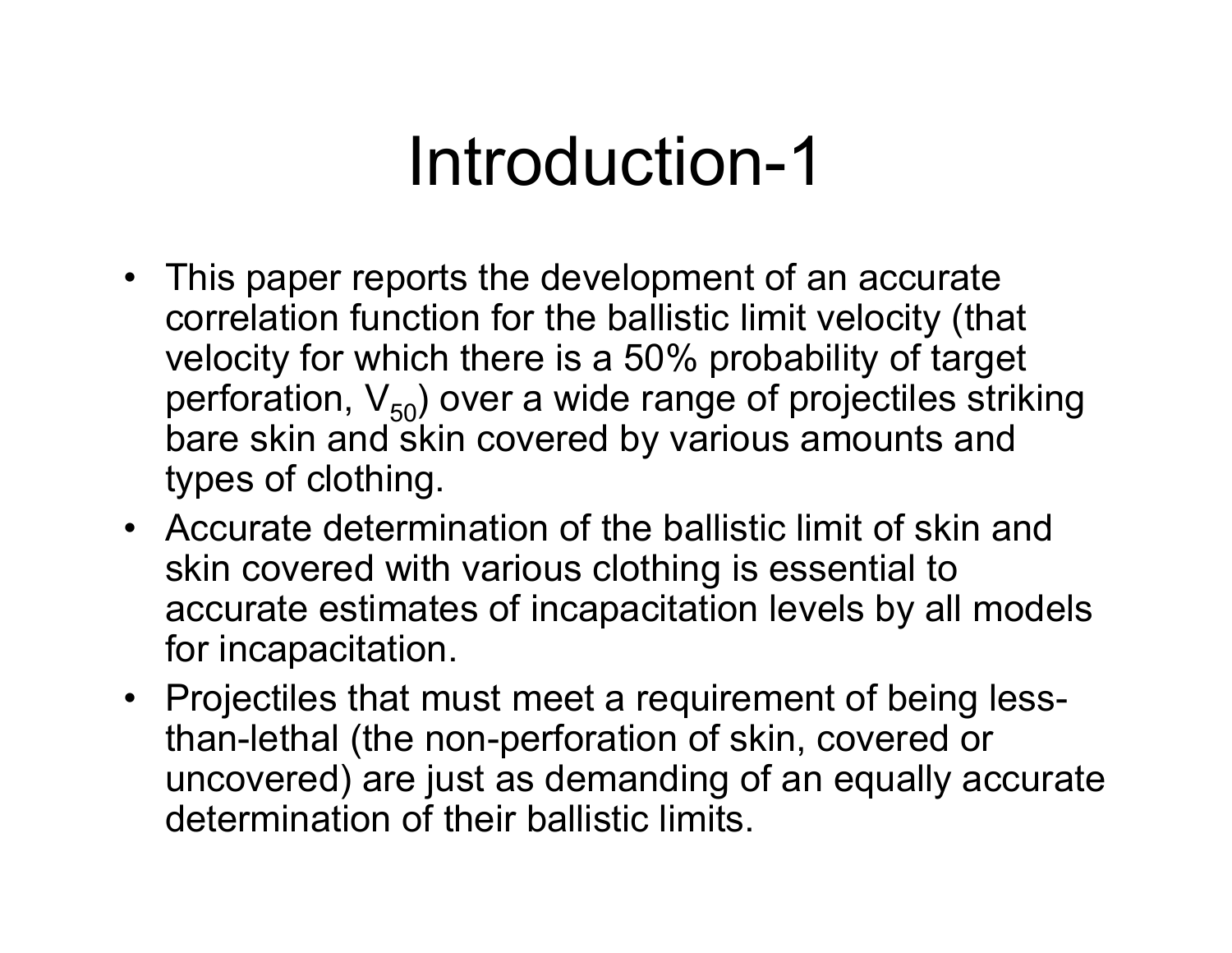## Introduction-2

- The determination of being less-than-lethal (no breaking of the skin) used by the U. S. Army's Office of the Surgeon General is based on not exceeding a specified value of the ratio (for any projectile) of its kinetic energy to its presented cross-sectional area. This is for bare skin only
- As will be shown here, this ratio does not remain a constant over the range of projectile and skin properties for which it is necessary to determine the velocity limit for the perforation of skin.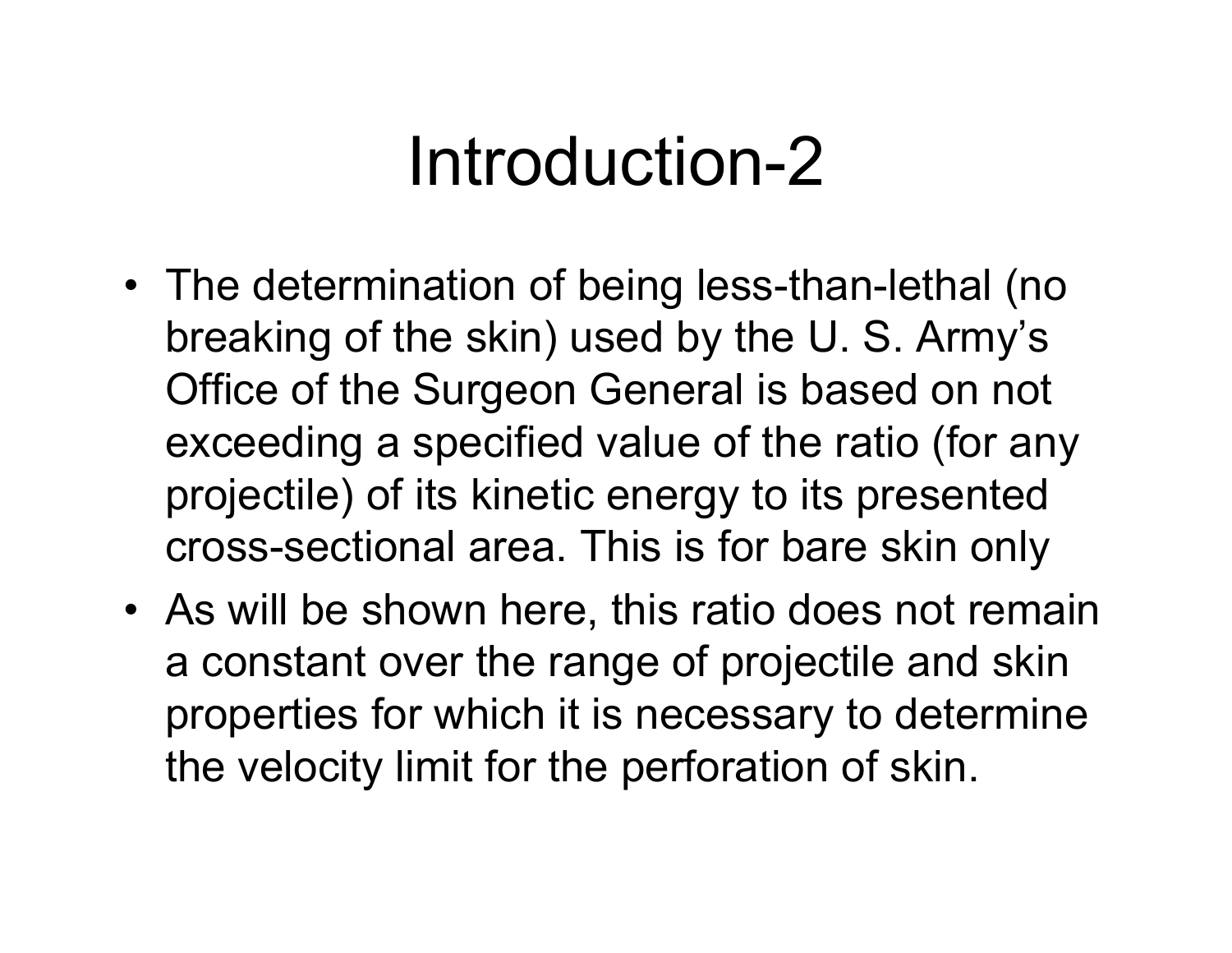- Applicable data from eight studies were found in References 1- 5. A major issue with most of these sources is they give a range of velocities for "penetration" without a definition of "penetration".
- Only Lewis *et al* (Ref. 5) reported the velocity and the perforation or non-perforation of the target skin and covering for each and every shot fired.
- This paper uses  $\mathsf{V}_{50}$ , the velocity at which one-half of the tested projectiles will perforate the target and one-half will not, as the best estimate of the minimum velocity for perforation in the presence of velocity overlap.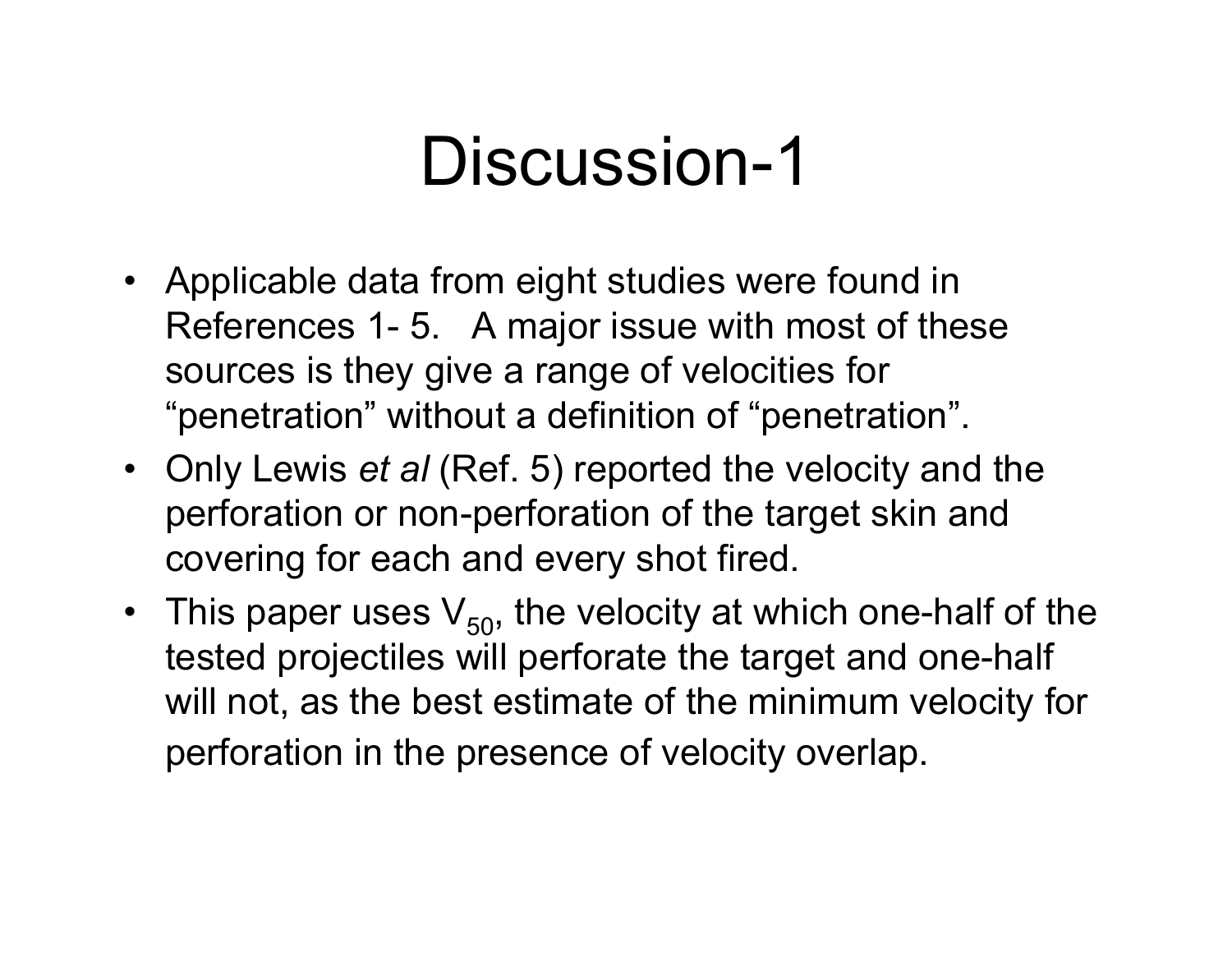Probability of Goat Skin Perforation by 0.85 gr Steel Spheres Uncovered skin (thickness averaged 0.4 cm)



0.85 gr sphere prob perforation goat skin

#### **Fig. 1 Example of Probability of Perforation vs Striking Velocity**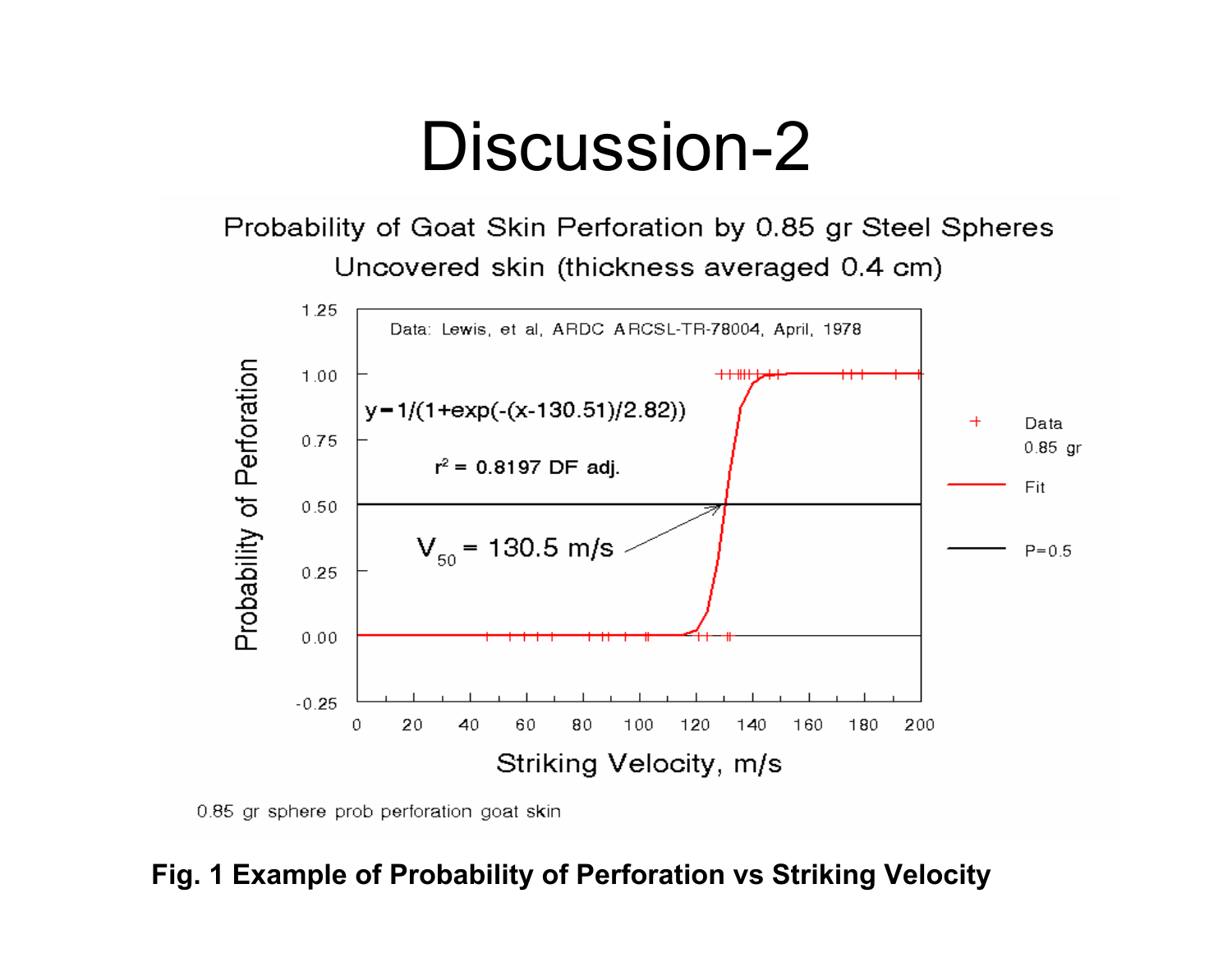- For the sources with only velocity spreads it was necessary to provisionally use the mean of the spread to approximate  $V_{50}$ . This provisional use was shown to be reasonable when the data from the sources and the data from Lewis *et al* for which the more exact method was used correlated equally well.
- $\bullet$  MacPherson (Ref. 2) used sectional density as a correlation parameter and he showed good results for bare skin. The data in Kokinakis and Sperrazza (Ref. 3 and 4) and in Lewis, *et al* (Ref. 5) that include bare skin and various clothing layers could not be correlated using only projectile sectional densities.
- It is clear that target skin and covering properties also need to be included in the correlation parameter. The obvious starting point is to use a perforation parameter, analogous to the penetration parameter defined for flight,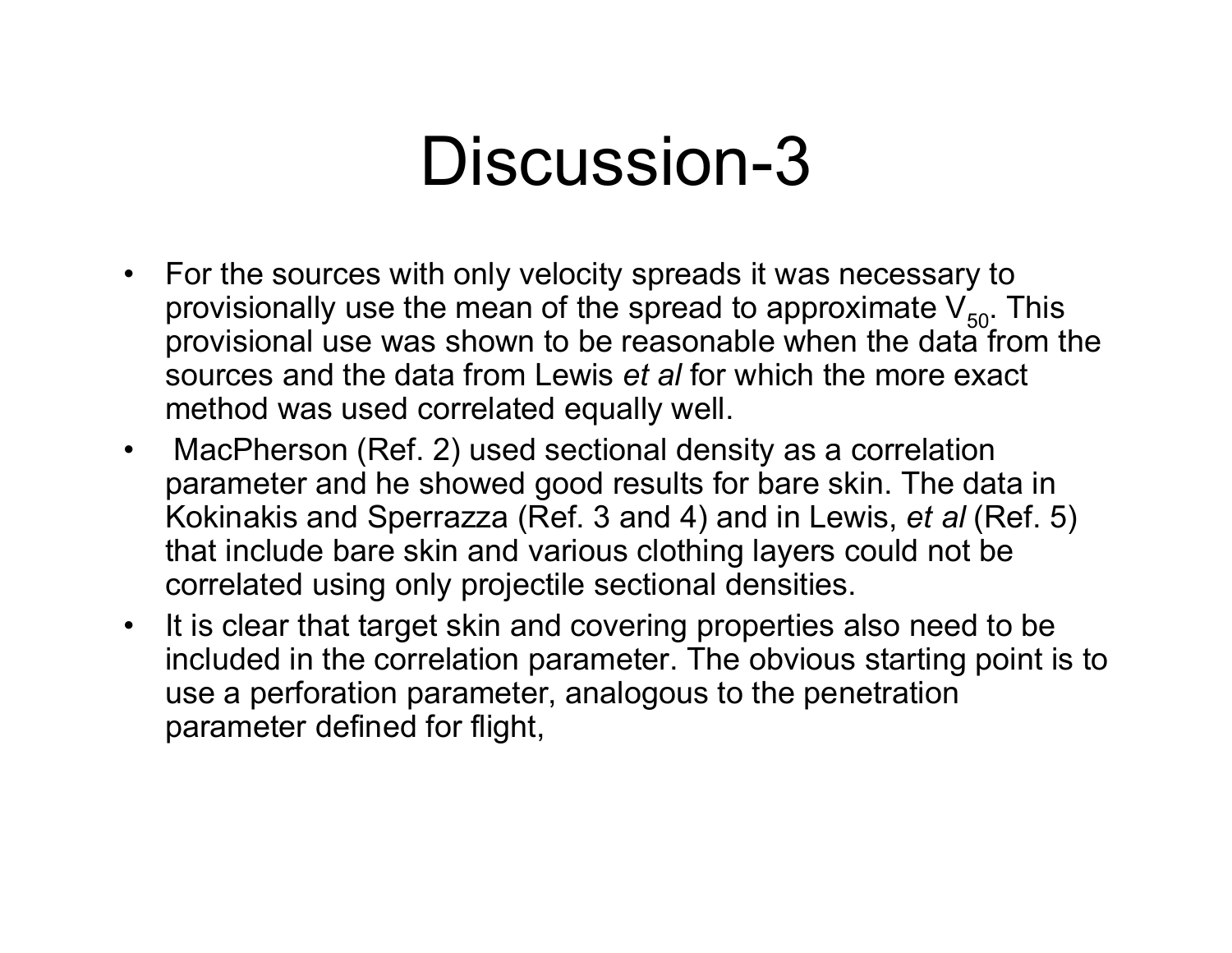#### $2 m$  /(  $\rho t A_{n}$  ) *p P* ≡ *m* ρ*tA*

where,

 $m =$  projectile mass

 $p =$  target density  $t =$  target skin and covering thicknes  $A_p$  = projectile average presented area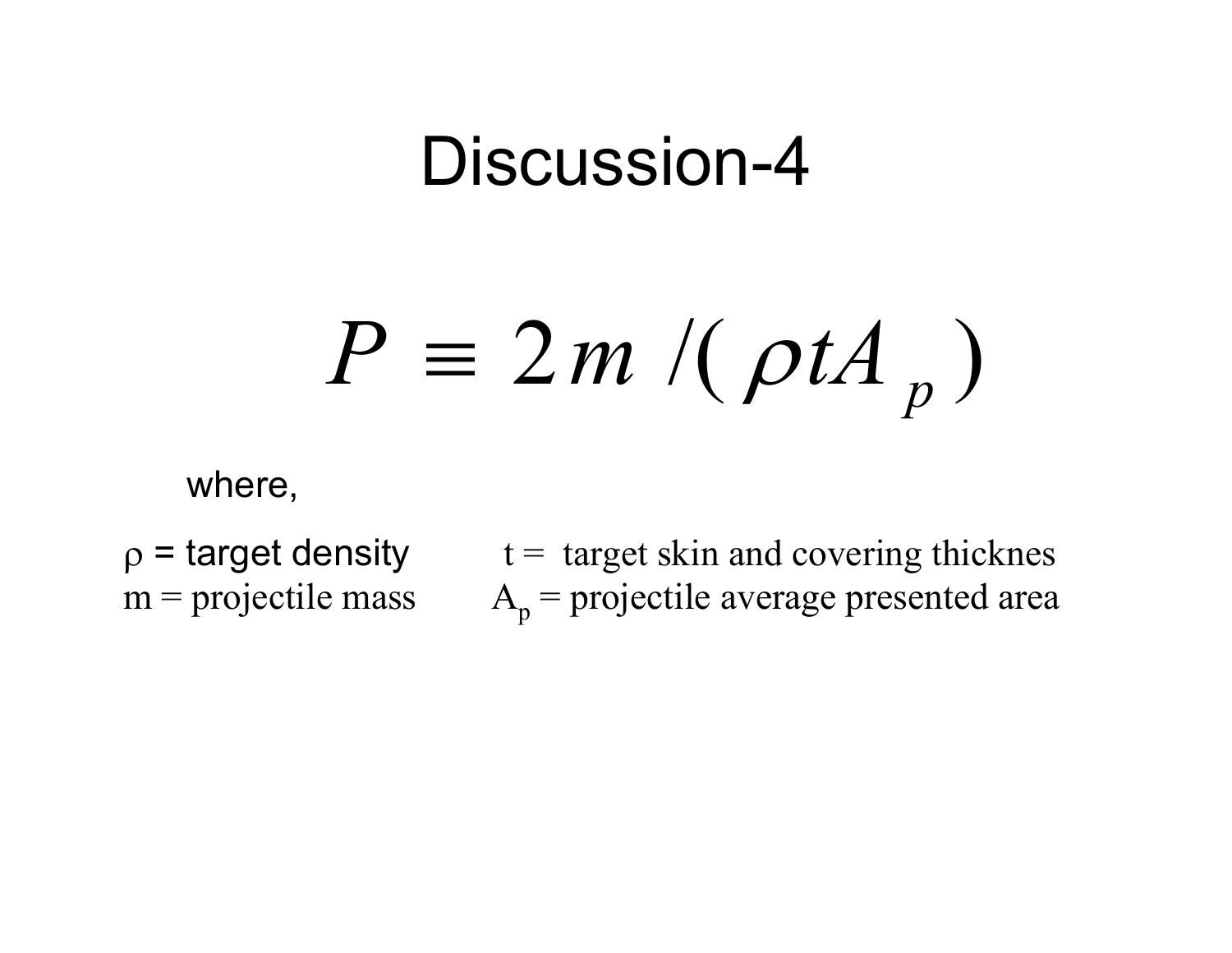$\bullet$  The average presented area of a stable projectile is the maximum cross-sectional area perpendicular to the flight axis, and it is the average presented area for an unstable projectile. It has been proven (e.g., Ref. 7) that for any shape composed of non-concave surfaces that the average presented area is given by:

A<sub>p</sub> = <u>Total Surface Area</u> /4

- The one exception found in the data used was for unstable cubes (Refs. 4 & 5). The differences in skin thicknesses used between Ref. 4 and Ref. 5 still allowed good correlation of all cube data, therefore, attention shifted to the effective area.
- $\bullet$  Empirically, and **only for the case of bare skin**, dividing the cubes' average presented area by 3.37 brought the tumbling cubes back into line with the other shapes when perforating skin and with cubes perforating cloth-covered skin.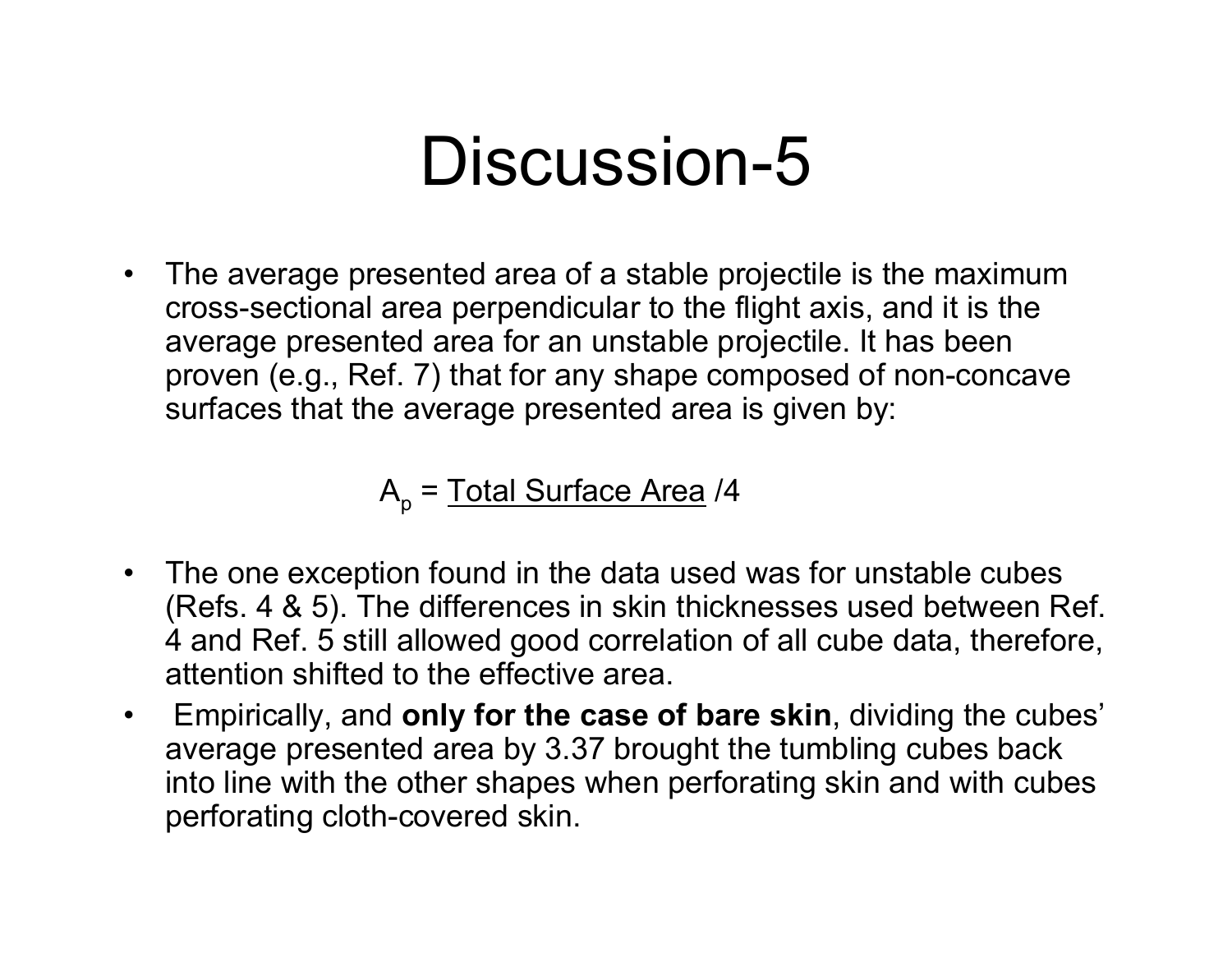- This suggests the needed area reduction is not due to an incorrect average area but it is the result of the cubes sometimes striking primarily with a point or edge. This creates very high stress concentrations in the bare skin.
- The fact that an area reduction is not needed when the skin is cloth-covered supports this hypothesis. Cloth pushed in front of the cube (even as loose pieces) effectively blunts edges and corners and reduces stress concentrations.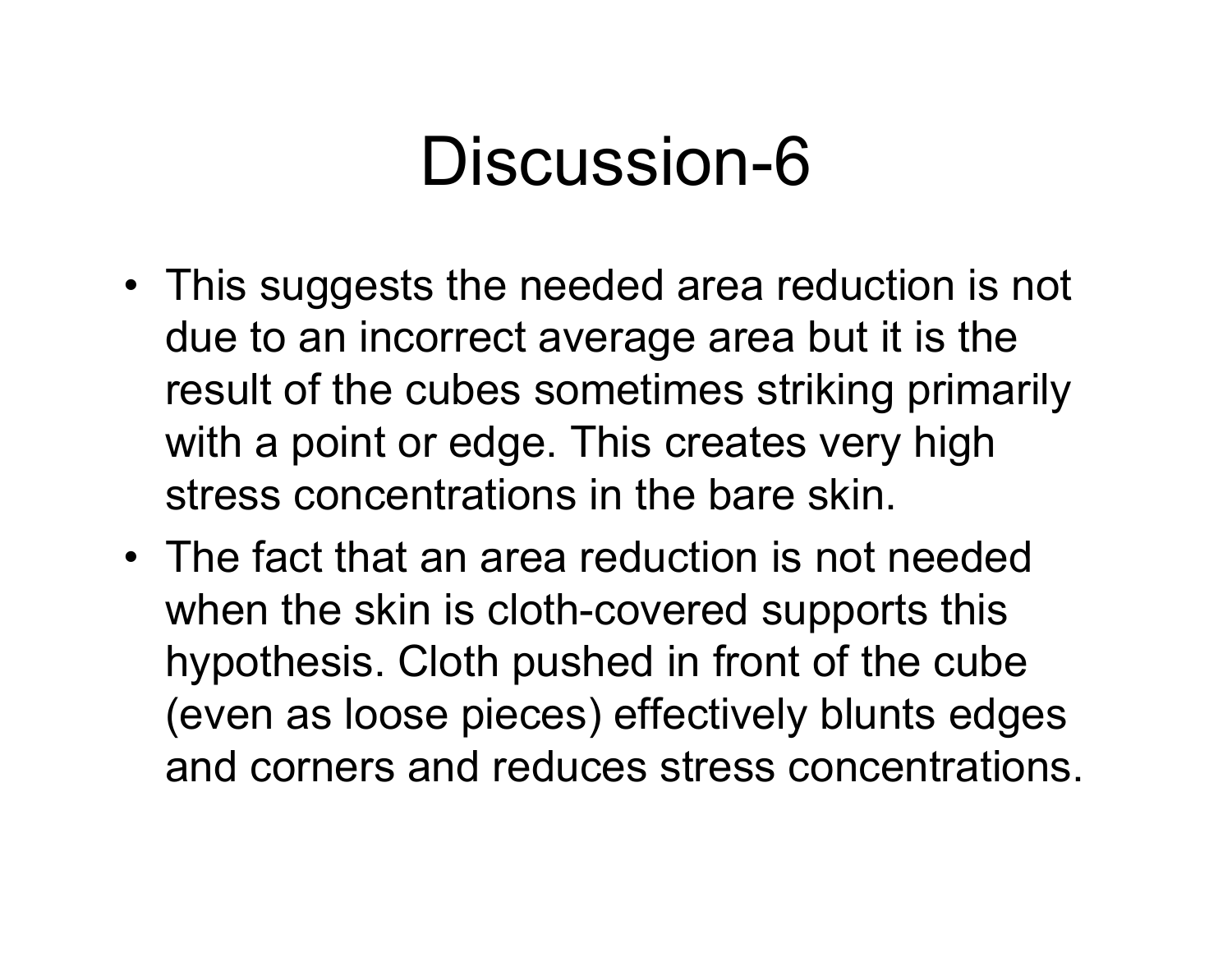# Modeling Clothing-1

- • Clothing properties can often be input directly into the model as the product ρt is exactly the areal density usually used to describe the "weight" of clothing.
- • The way to account for multiple clothing layers of different areal densities is to determine the effective areal density of all the layers, (ρt)<sub>eff</sub>.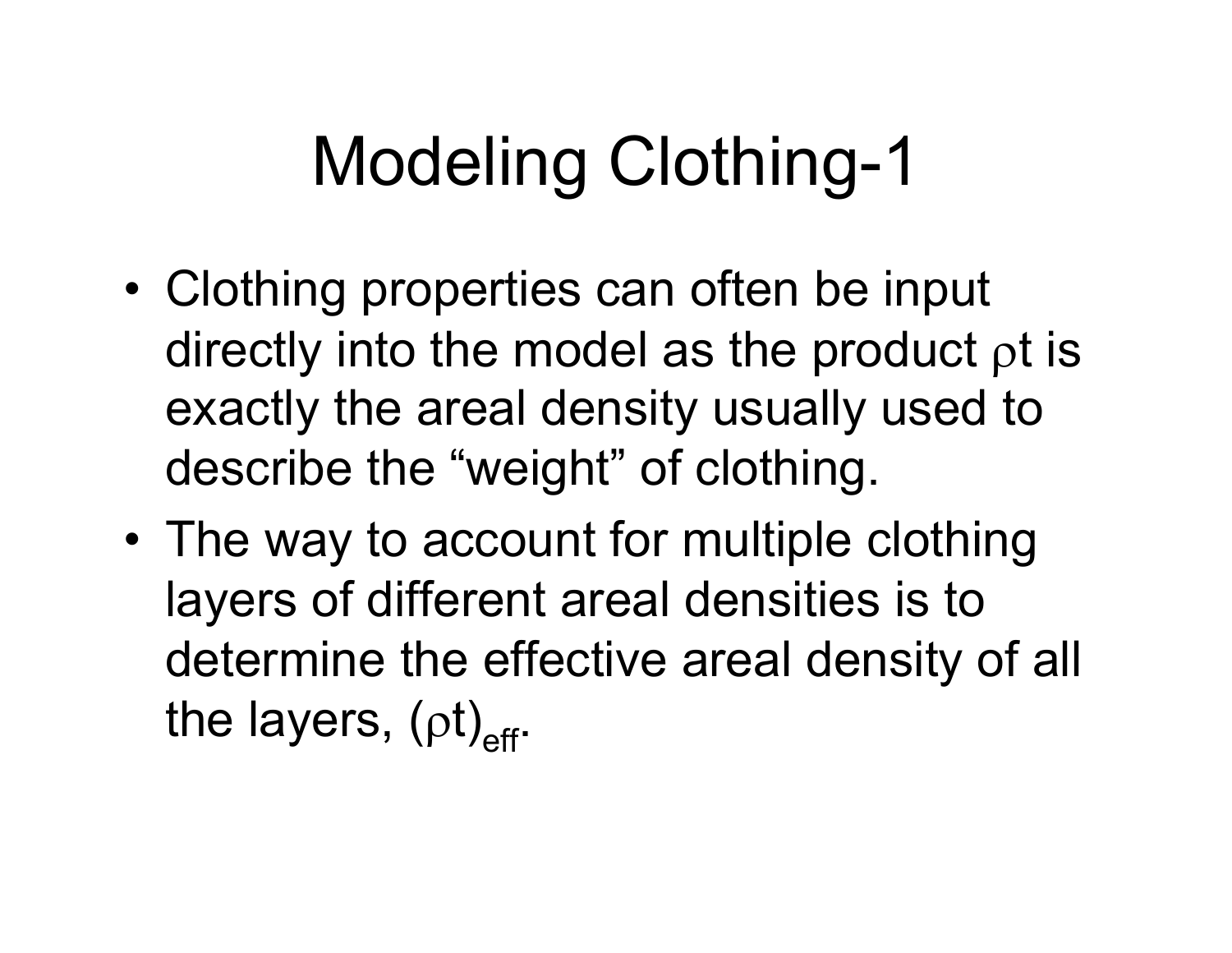## Modeling Clothing-2

•Effective areal density is computed as:

$$
(\rho t)_{\text{eff}} = \sum_{1}^{i} (\rho t)_{i} = \sum_{1}^{i} \rho_{i} t_{i} \Box \Box \Box
$$

or combine the forms as required by the available data.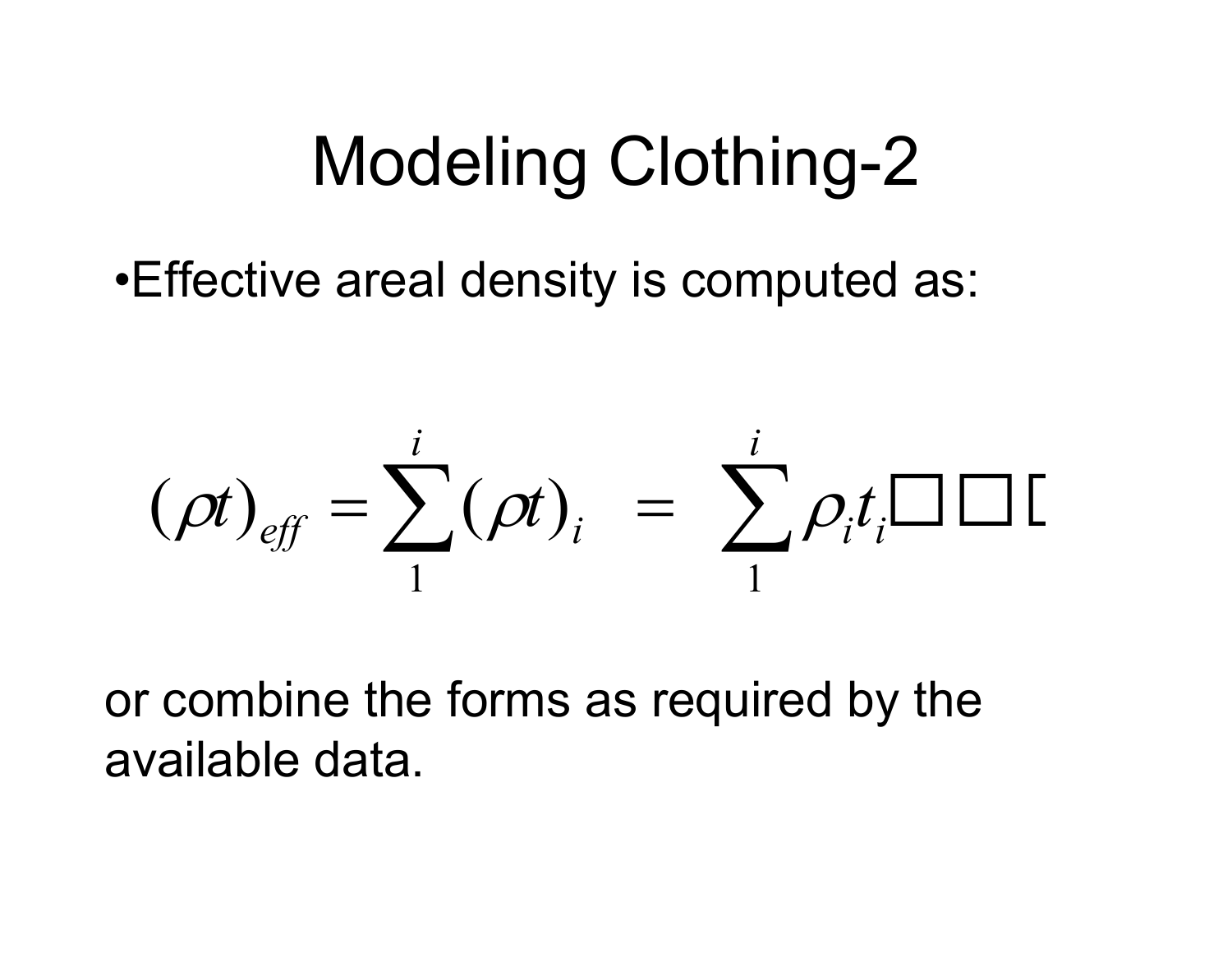## Fitting the Data-1

- The actual data points fitted are given in Table 1 and were computed from the values of skin thickness and density and clothing areal density reported, when available. When not available, average values of the reported data were used.
- Table 1 arranges the parameterized data by experimenter, type of projectile, and the makeup of the target covering (bare skin, skin plus 2 layer clothing (summer uniform), or skin plus 6 layer clothing (winter uniform). The final fit using a nonlinear method is described next.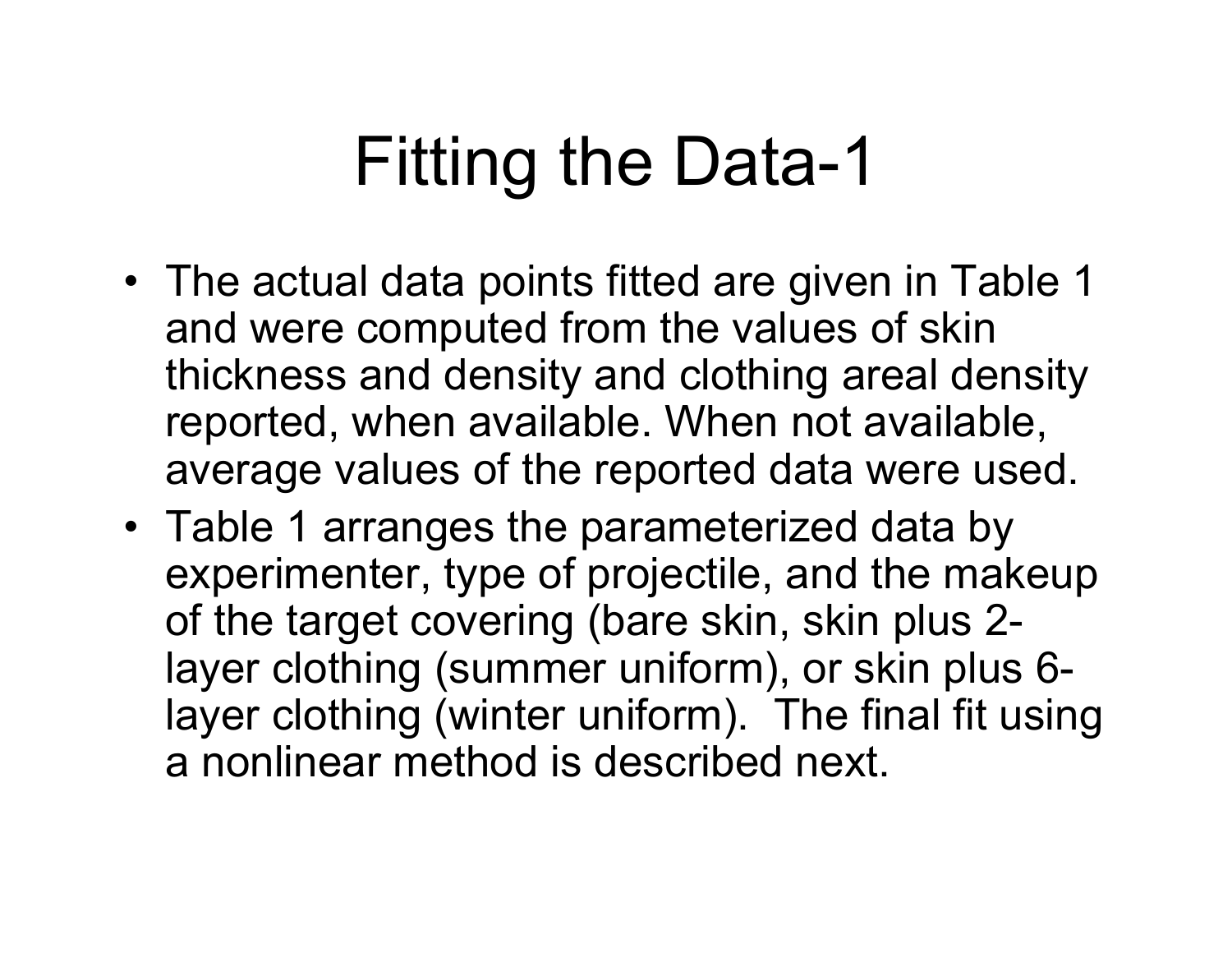## Results-1



VEL LIMIT FIT ND all PEN New TC

### **Figure 2. V<sub>50</sub> vs Perforation Parameter**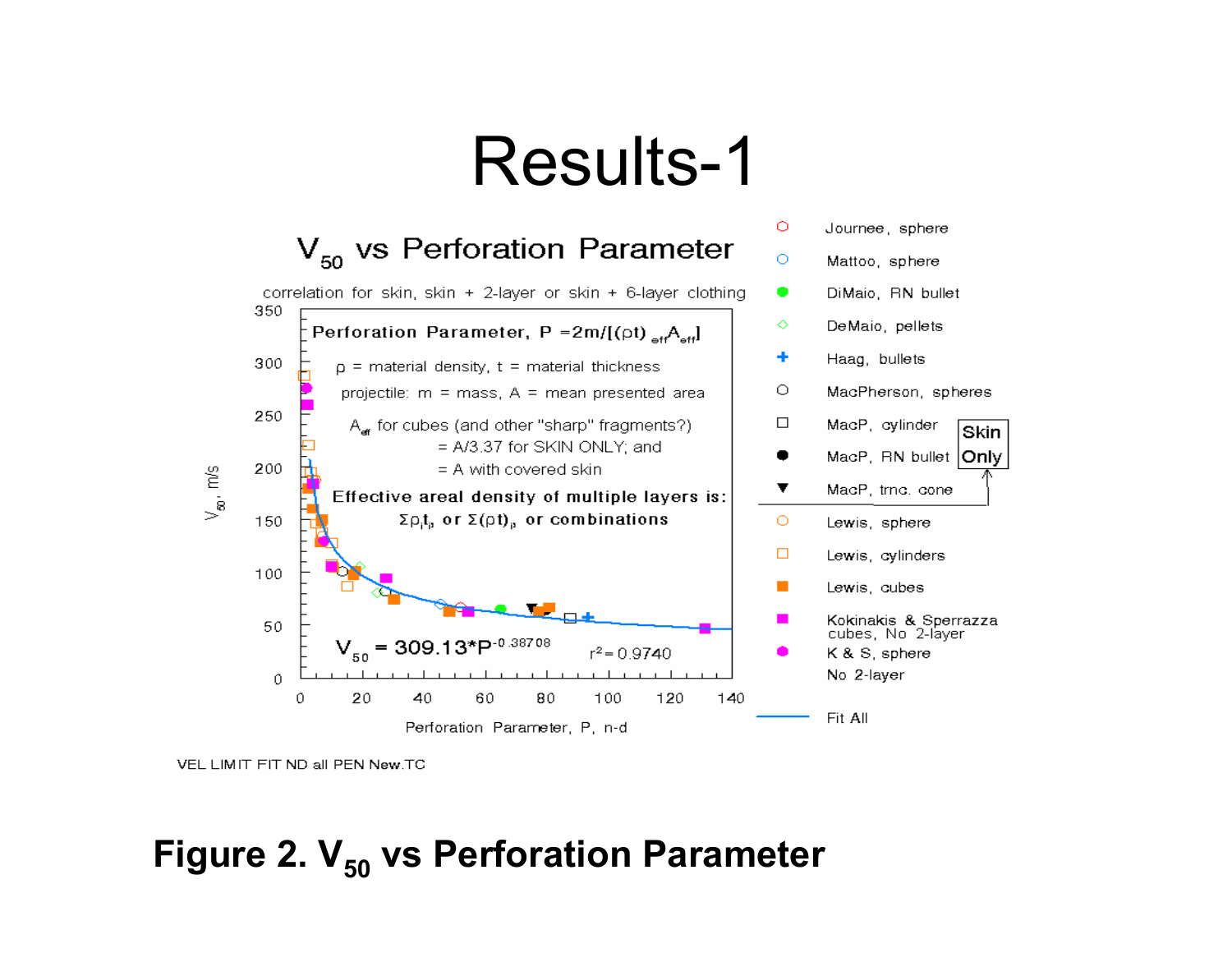## Results-2

• When densities, thicknesses, and/or areal densities are not available for the estimates that need to be made, use a skin density of 1.06  $gm/cm<sup>3</sup>$  and a skin average thickness (based on all the sources) of 0.31 cm and the clothing areal densities from Lewis *et al* (Ref. 5).

| <b>Target Skin and Covering</b> | Effective Areal Density, $(pt)_{eff}$ |
|---------------------------------|---------------------------------------|
|                                 | gm/cm <sup>2</sup>                    |
| skin                            | 0.33                                  |
| skin + 2-layer summer uniform   | 0.49                                  |
| Skin + 6-layer winter uniform   | 1.30                                  |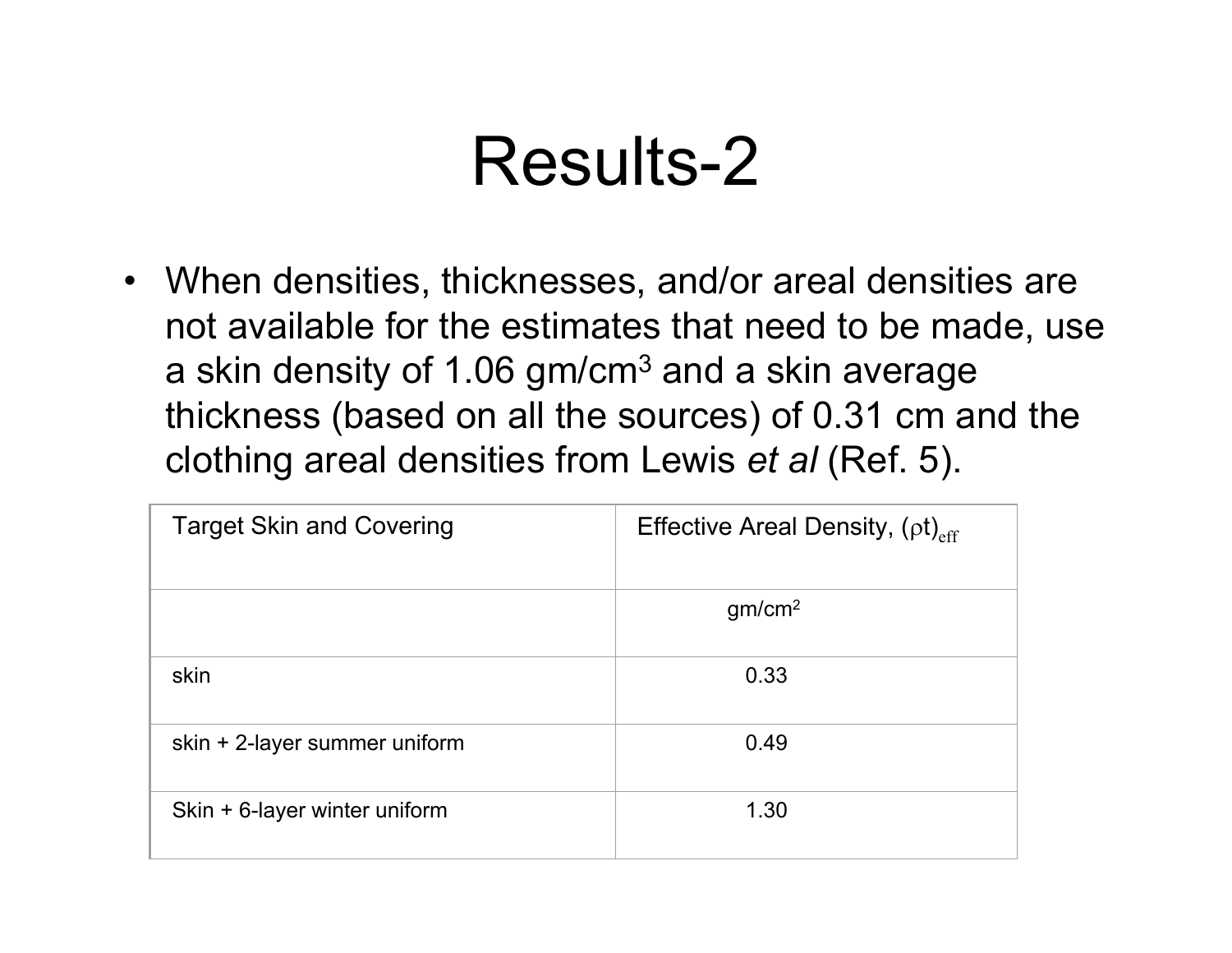## Compare Correlation and Energy/Area-1

• Given this correlation equation, the approach using striking energy divided by projectile presented area is a constant that defines the ballistic limit can be shown to be less accurate even when accounting for target skin and covering properties.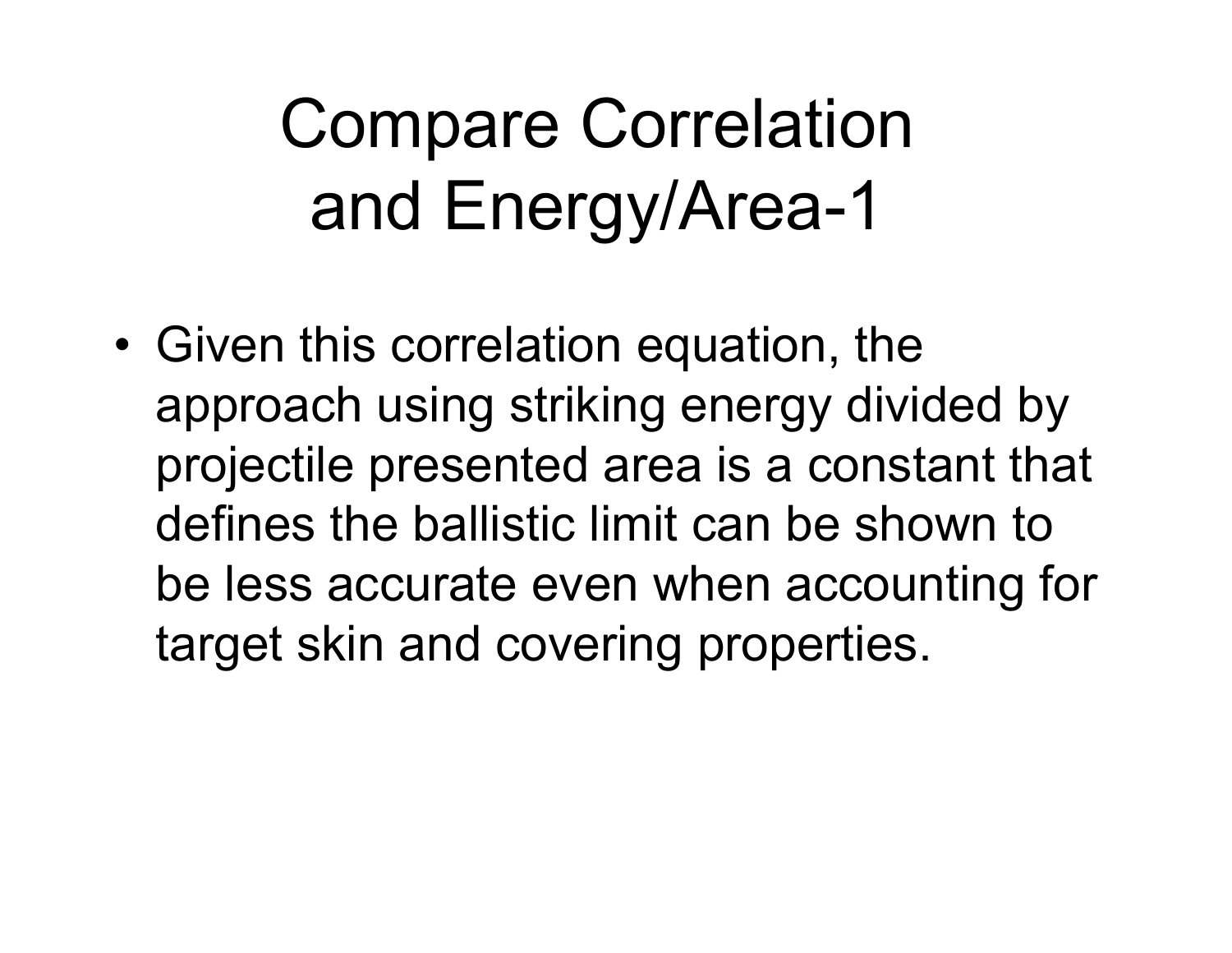### Compare-2

• Using energy equals one half mass times velocity squared, the correlation equation yields the following:

$$
E_{50} / A_{eff} = 2^{-(1-2b)} a^2 (\alpha)_{eff}^{-2b} (m/A_{ff})^{(1+2b)}
$$

where, a is the multiplier and b is the exponent of P in the fitting equation, ( $\mathsf{pt})_{\mathsf{eff}}$  is the effective areal density of the target skin and covering, and m/Aeff is the projectile's mass over its presented area. It is clear for any given target skin and covering E50/Aeff cannot be a constant when m/Aeff varies since  $b = -0.38708$  and, therefore,  $(1+2b)$  is not zero. A constant ratio requires  $b = -1/2$ . A fit using this value was tried and yielded a poorer fit, as expected.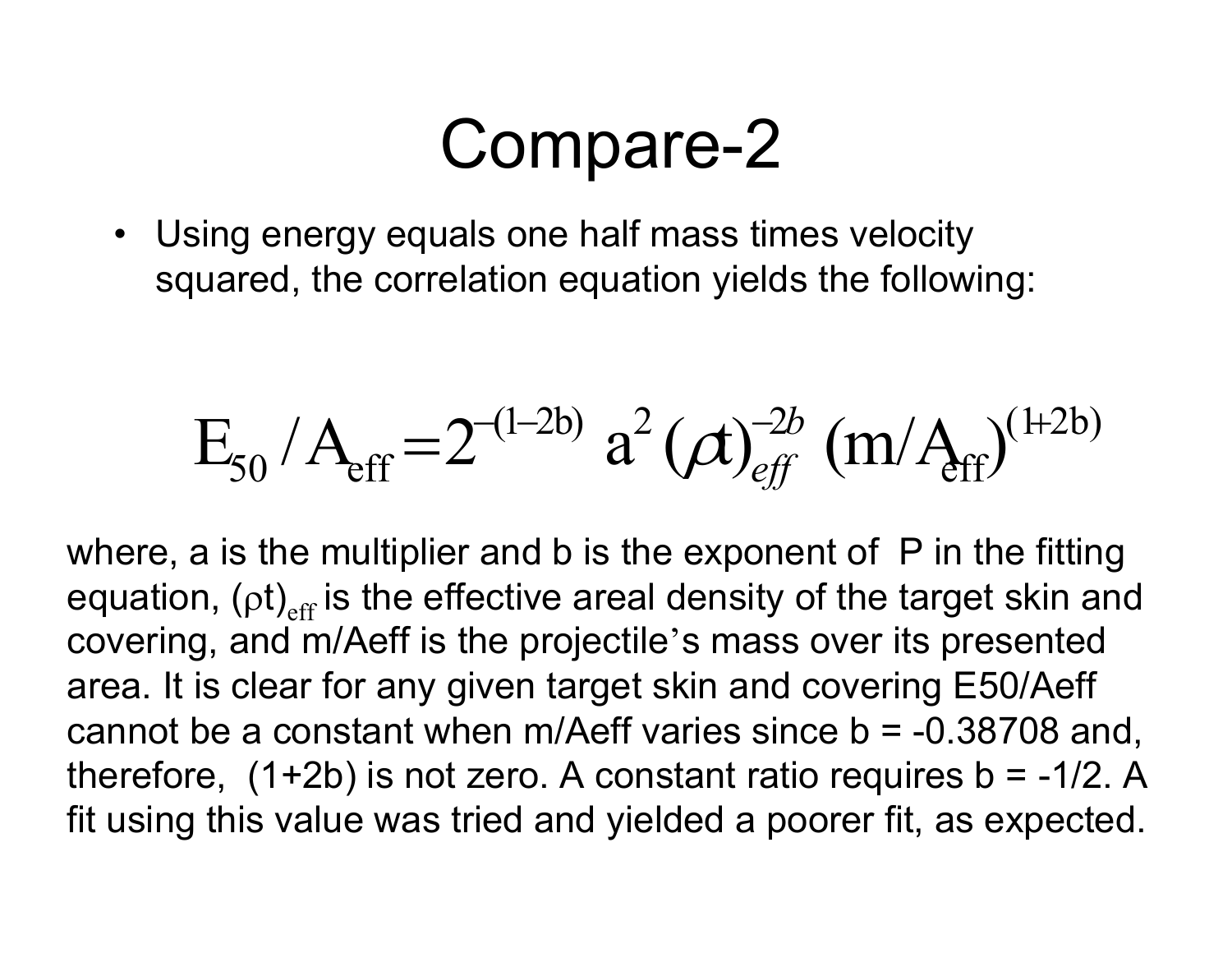## Conclusions-1

- It is necessary to include target skin and clothing areal density in the correlation parameter to allow the results from different layers and types of clothing to be collapsed into the same curve for predicting  $V_{50}$ .
- An excellent correlation has been found for  $\mathsf{V}_{50}$  (ballistic limit) using a physically meaningful non-dimensional combination of projectile and target skin and covering properties (named here the perforation parameter).
- This correlation has been demonstrated for a wide range of projectile shapes, dimensions, and masses for bare skin and skin covered with multiple layers of differing clothing.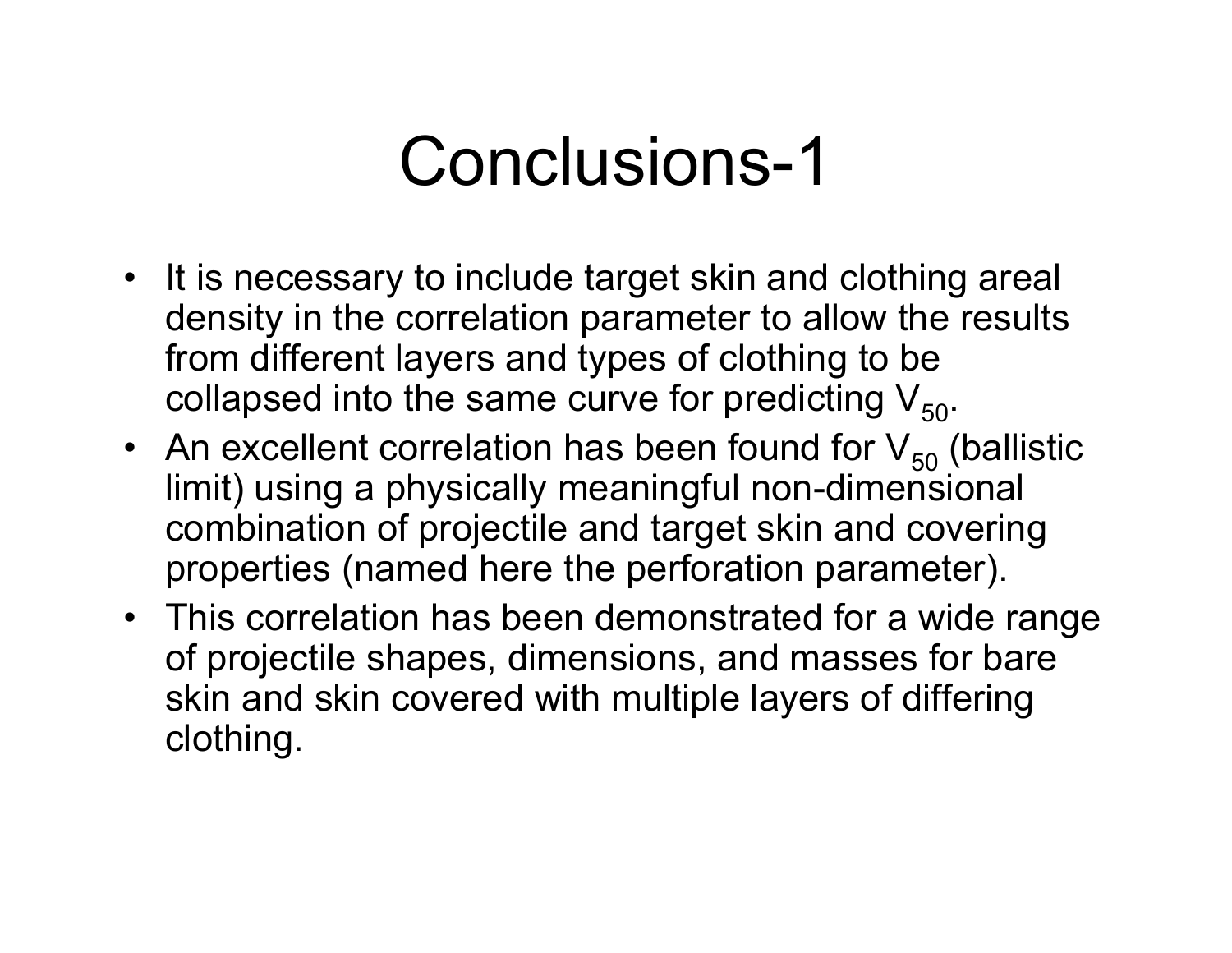## Conclusions-2

A power law very well fits this general new correlation.

#### 0.38708  $\zeta_0=309$  .  $13$   $P^-$ *V* = $= 309.13 P$

r2 = 0.9740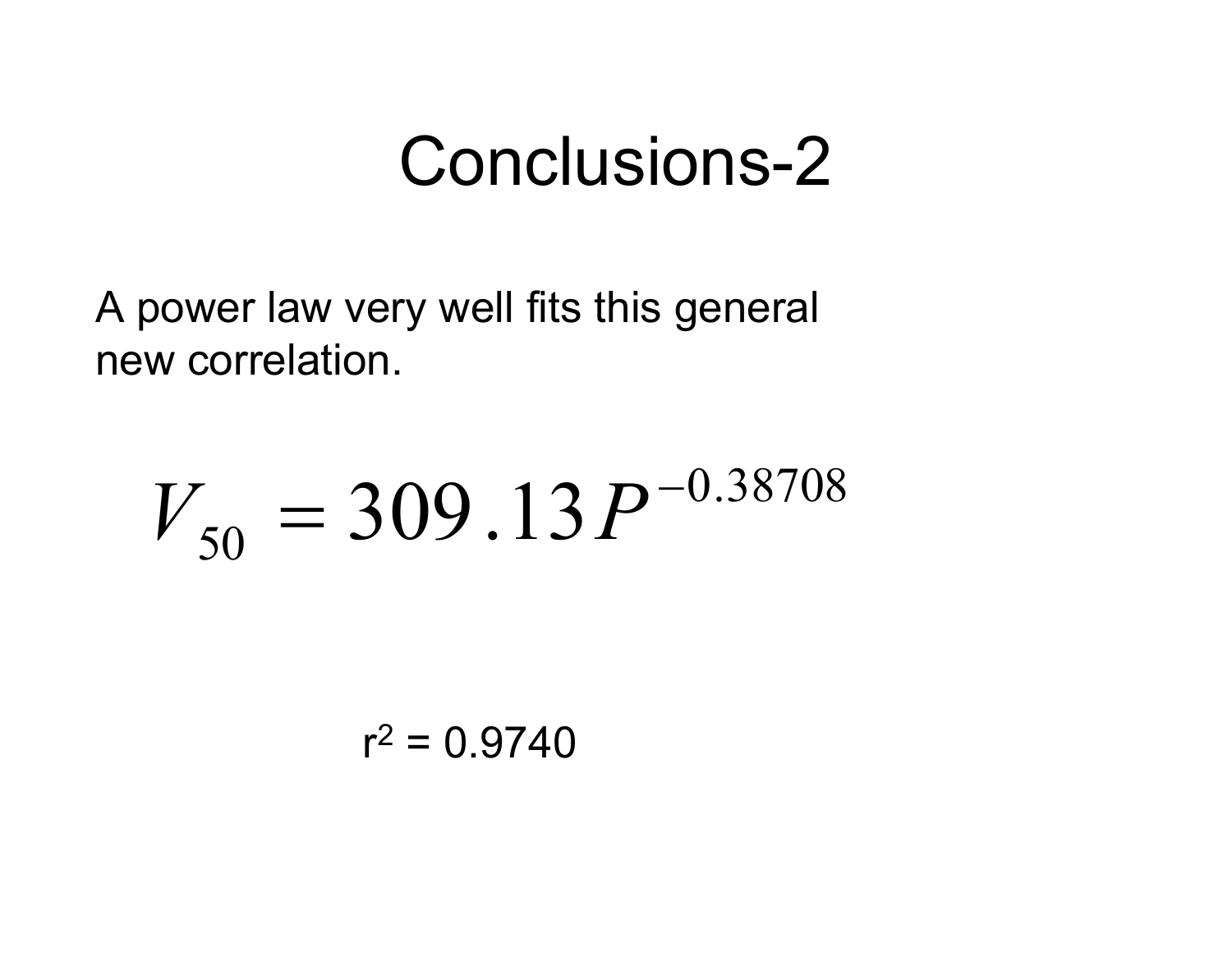## Conclusions-3

- This fit has direct application with improved accuracy and generality for determining the safe limit for less-than-lethal projectiles for bare skin and skin covered with various clothing.
- It is also essential to determining levels of incapacitation. All incapacitation models must compute or be provided with the velocity variation with distance through the specified target.
- The velocity losses from clothing, etc. are required to provide the correct initial velocity condition.
- Now that the form of a good fit to the data is known, it also demonstrates that the quantity – striking energy divided by projectile presented area – cannot be made a constant without producing a poorer fit to the data, even when accounting for skin and clothing properties.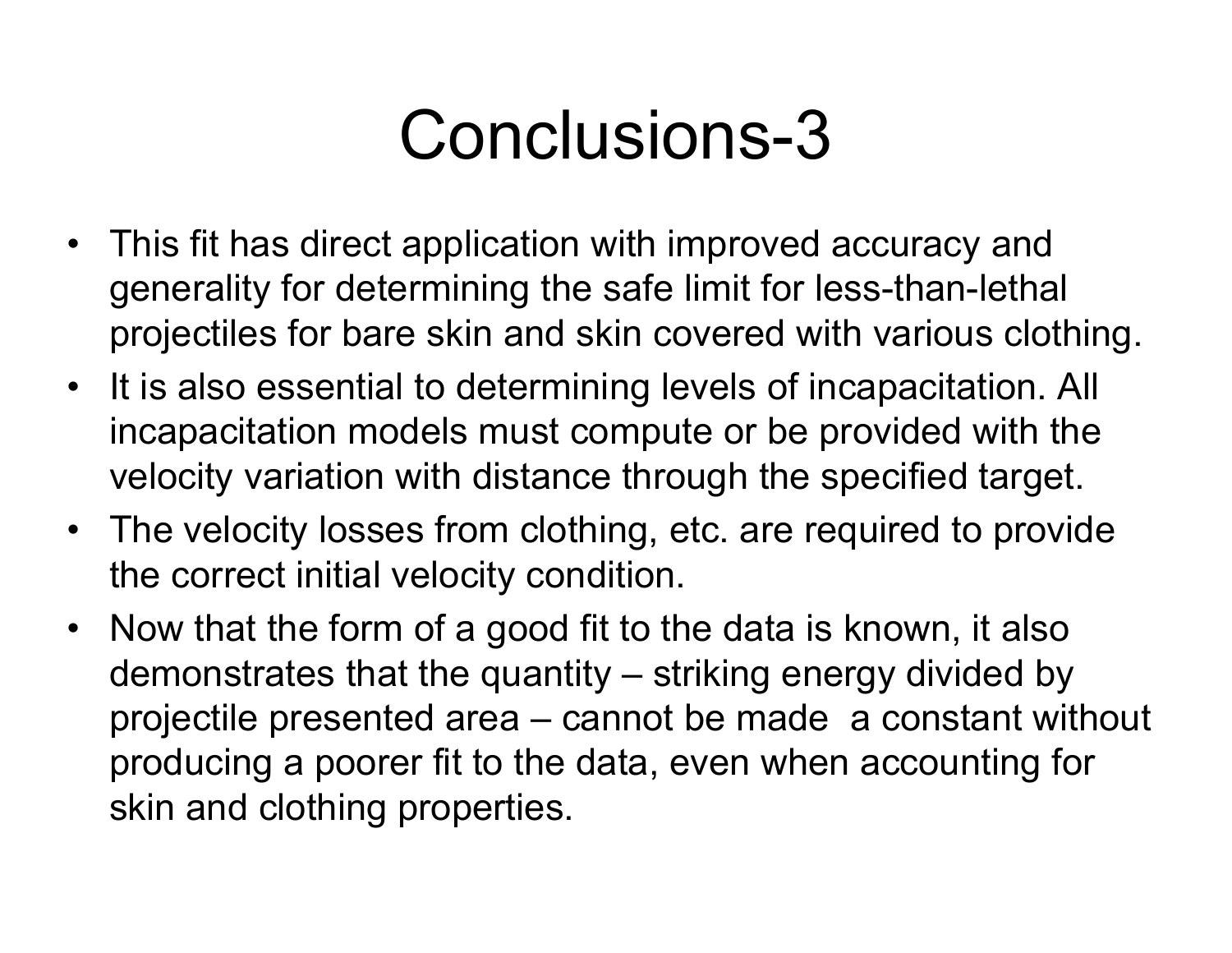## Recommendations-1

• It is recommended the perforation performance of unstable cubes and other unstable "sharpedged" projectiles be investigated further to see if the "cutting" hypothesis proposed here for the skin only case can be confirmed or some other explanation found. Special attention should be given to the evidence that clothing appears to eliminate this effect.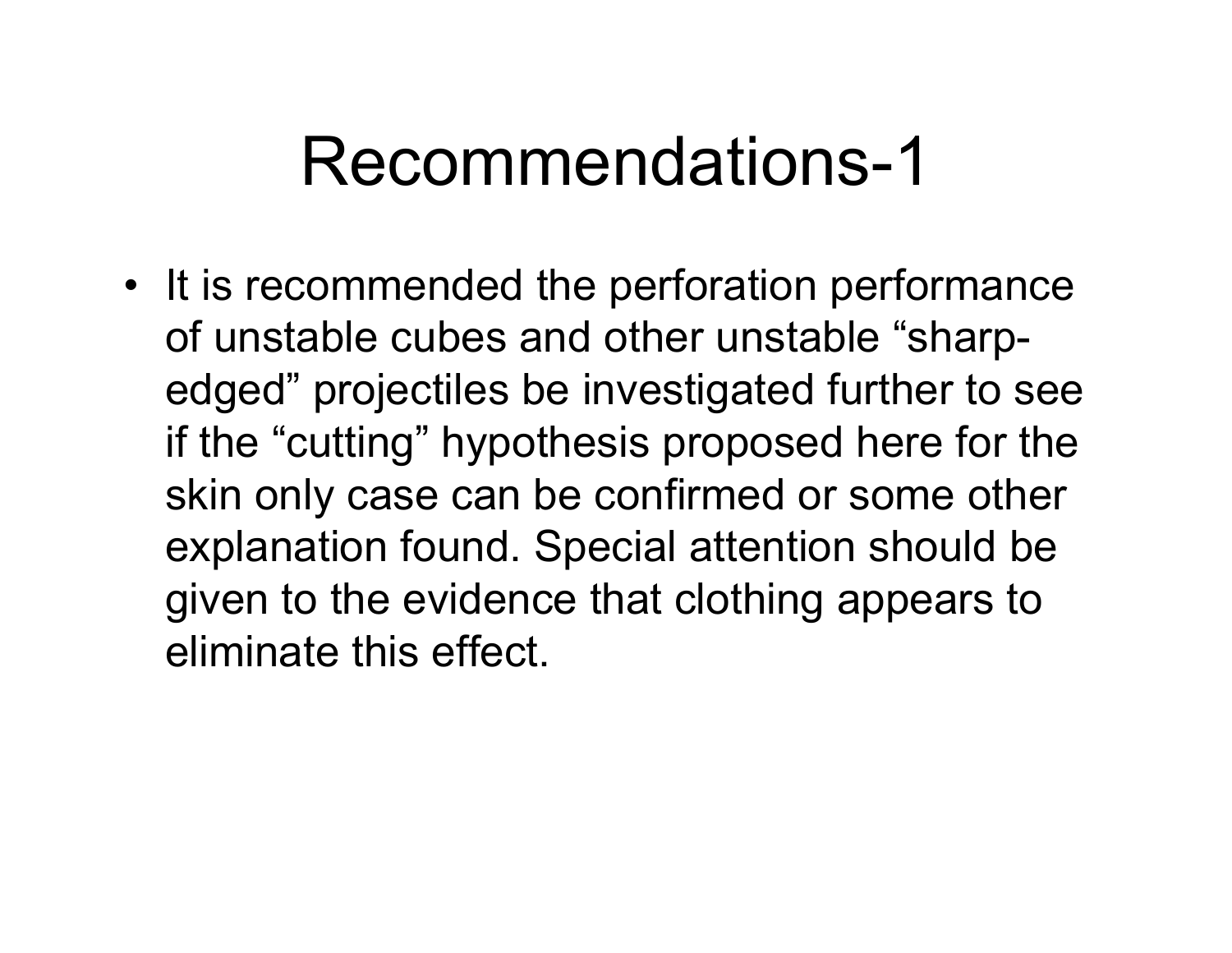## Recommendations-2

- The sources used in this analysis supported the skin or covered skin target differently. Some did not specify how, others stretched the target in a frame, and still others backed up the target with a gelatin block. A test series with the same backing for all targets should be conducted.
- Since how  $\mathsf{V}_{50}$  is best used to estimate the remaining velocity of a projectile that has excess striking velocity is still being debated, tests should be conducted without a support behind the target and the exit velocity measured. Parenthetically, the most common suggestion for estimating remaining velocity is based on energy:  $V_{\text{out}} = \sqrt{(V_{\text{in}}^2 - V_{\text{out}}^2)^2}$  $\rm V_{50}^{\phantom 2}$ ).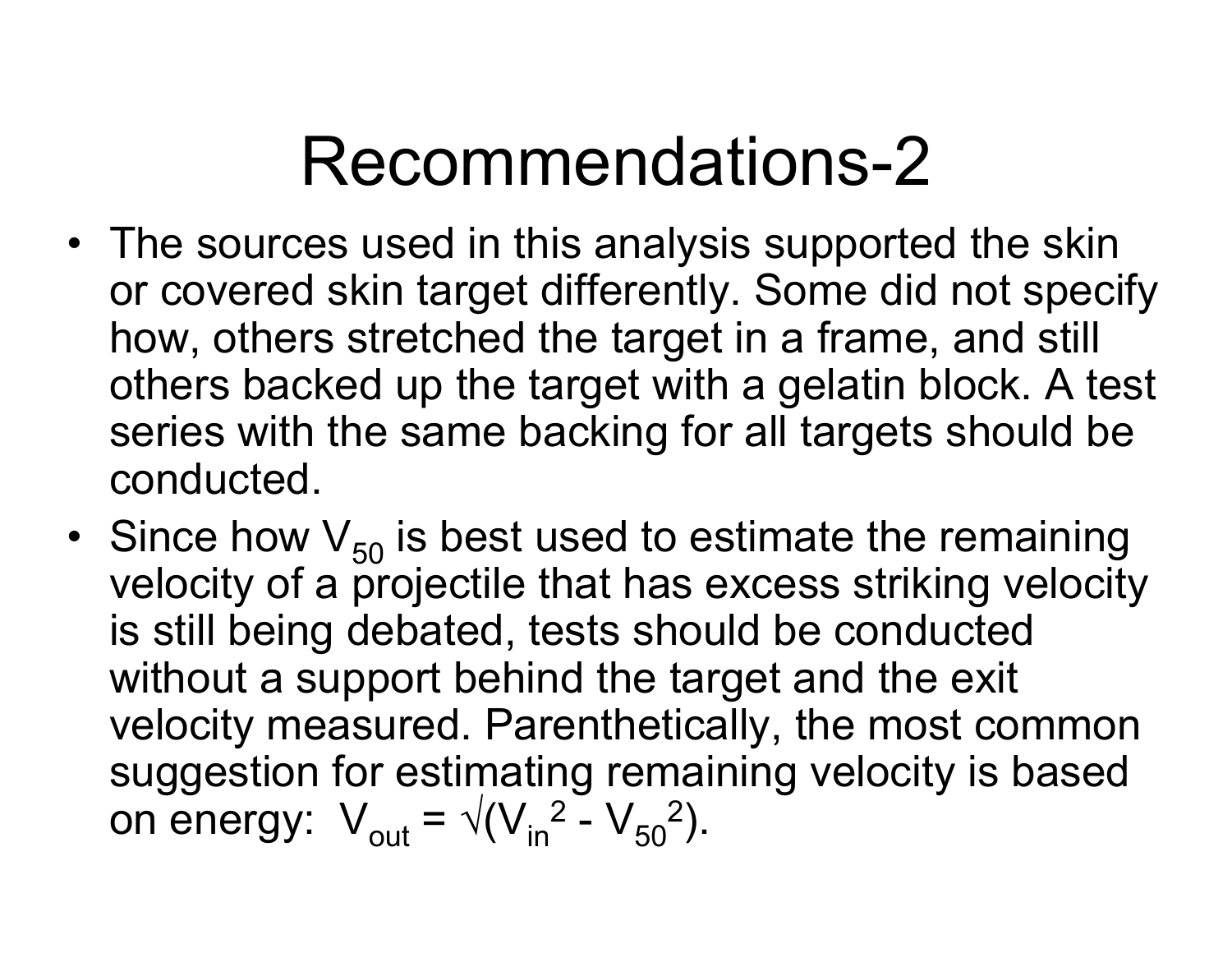## References

- 1. Demaio, Vincent J. M., Gunshot Wounds, CRC Press, Boca Raton, FL, 1985
- 2. MacPherson, Duncan, Bullet Penetration, Ballistic Publications, Box 772, El Segundo, CA 90245, 1994
- 3. Kokinakis, William and Sperrazza, Joseph, Criteria for Incapacitating Soldiers with Fragments and Flechettes, BRL Report No. 1269, January 1965, Ballistic Research Laboratories, Aberdeen Proving Ground, MD 2101
- 4. Sperrazza, J. and Kokinakis, W., *Ballistic Limits of Tissue and Clothing*, BRL Technical Note 1645, January 1967, Ballistic Research Laboratories, Aberdeen Proving Ground, MD 21010
- 5. Lewis, James H., et al, An Empirical/Mathematical Model to Estimate the Probability of Skin Penetration by Various Projectiles, Technical Report ARCSL-TR-78004, April, 1978, US Army Armament Research and Development Command, Chemical System Laboratory, Aberdeen Proving Ground, MD 21010
- 6. Walker, S. H. and Duncan, D. B., Estimation of the Probability of an Event as a Function of Several Independent Variables, Biometrika 54, 167-179 (1967)
- 7. Matney, M., How to Calculate the Average Cross-Sectional Area, The Orbital Debris Quarterly News, Vol. 8, Issue 2, pg 7, April 2004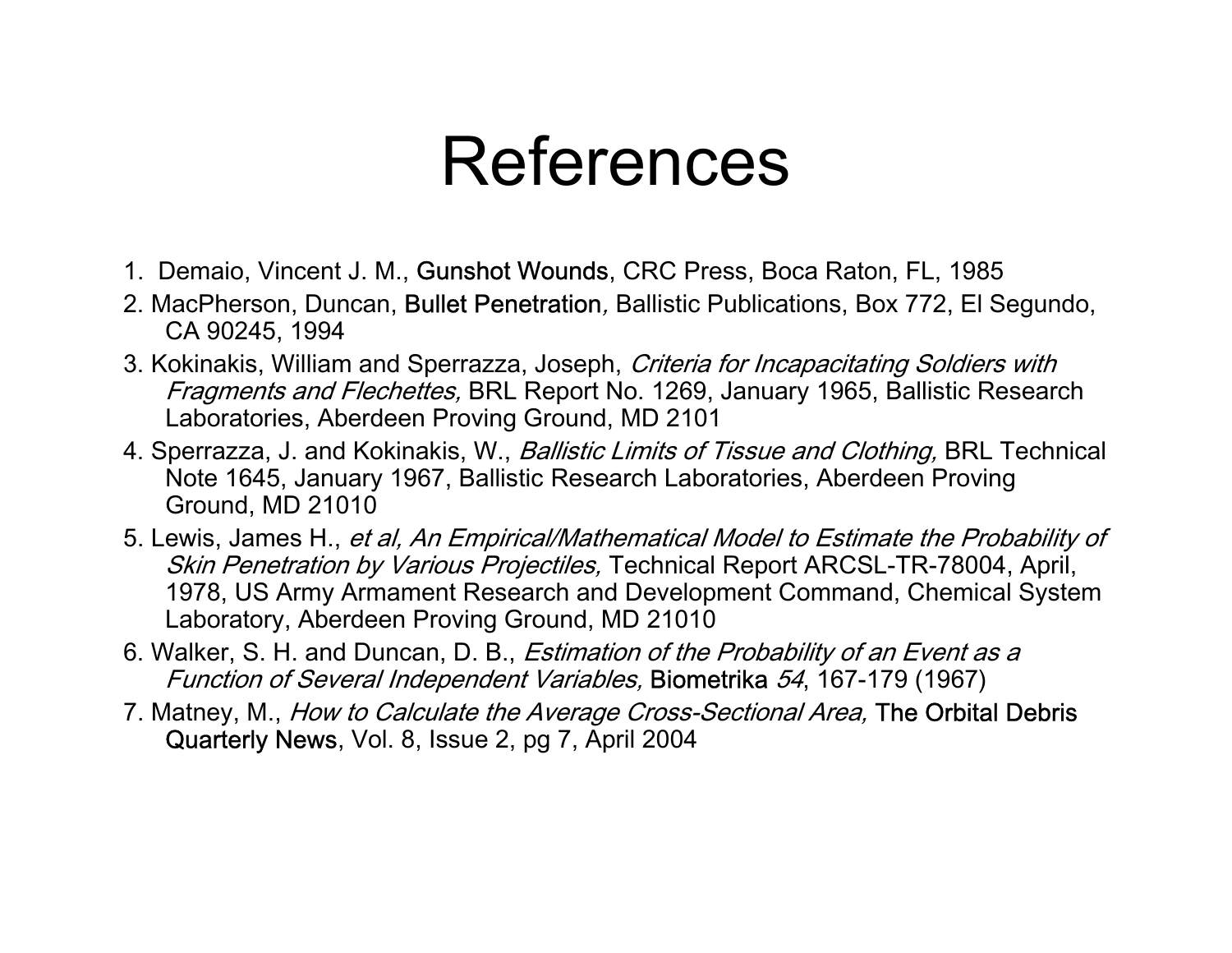### **Table 1-1. Ballistic Limit Velocity vs Perforation Parameter by Source, Type, and Target Skin and Covering**

|                    | $V_{50}$ , m/s |        |                         |              |                                      |        |            |                         |                                  |  |
|--------------------|----------------|--------|-------------------------|--------------|--------------------------------------|--------|------------|-------------------------|----------------------------------|--|
|                    | Journee        | Mattoo | <b>DiMaio</b>           |              | Haag                                 |        | MacPherson |                         |                                  |  |
| $\mathbf{P}_{n-d}$ | sphere         | sphere | round<br>nose<br>bullet | BB<br>pellet | various<br>shaped<br>nose<br>bullets | sphere | cylinder   | round<br>nose<br>bullet | truncated<br>cone nose<br>bullet |  |
|                    | skin           | skin   | skin                    | skin         | skin                                 | skin   | skin       | skin                    | skin                             |  |
| 51.82              | 67.1           |        |                         |              |                                      |        |            |                         |                                  |  |
| 45.33              |                | 70.1   |                         |              |                                      |        |            |                         |                                  |  |
| 64.82              |                |        | 65.0                    |              |                                      |        |            |                         |                                  |  |
| 24.82              |                |        |                         | 81.0         |                                      |        |            |                         |                                  |  |
| 19.21              |                |        |                         | 106.0        |                                      |        |            |                         |                                  |  |
| 93.18              |                |        |                         |              | 57.3                                 |        |            |                         |                                  |  |
| 13.55              |                |        |                         |              |                                      | 101.0  |            |                         |                                  |  |
| 27.48              |                |        |                         |              |                                      | 82.0   |            |                         |                                  |  |
| 87.27              |                |        |                         |              |                                      |        | 56.4       |                         |                                  |  |
| 79.30              |                |        |                         |              |                                      |        |            | 64.0                    |                                  |  |
| 74.94              |                |        |                         |              |                                      |        |            |                         | 65.5                             |  |
|                    |                |        |                         |              |                                      |        |            |                         |                                  |  |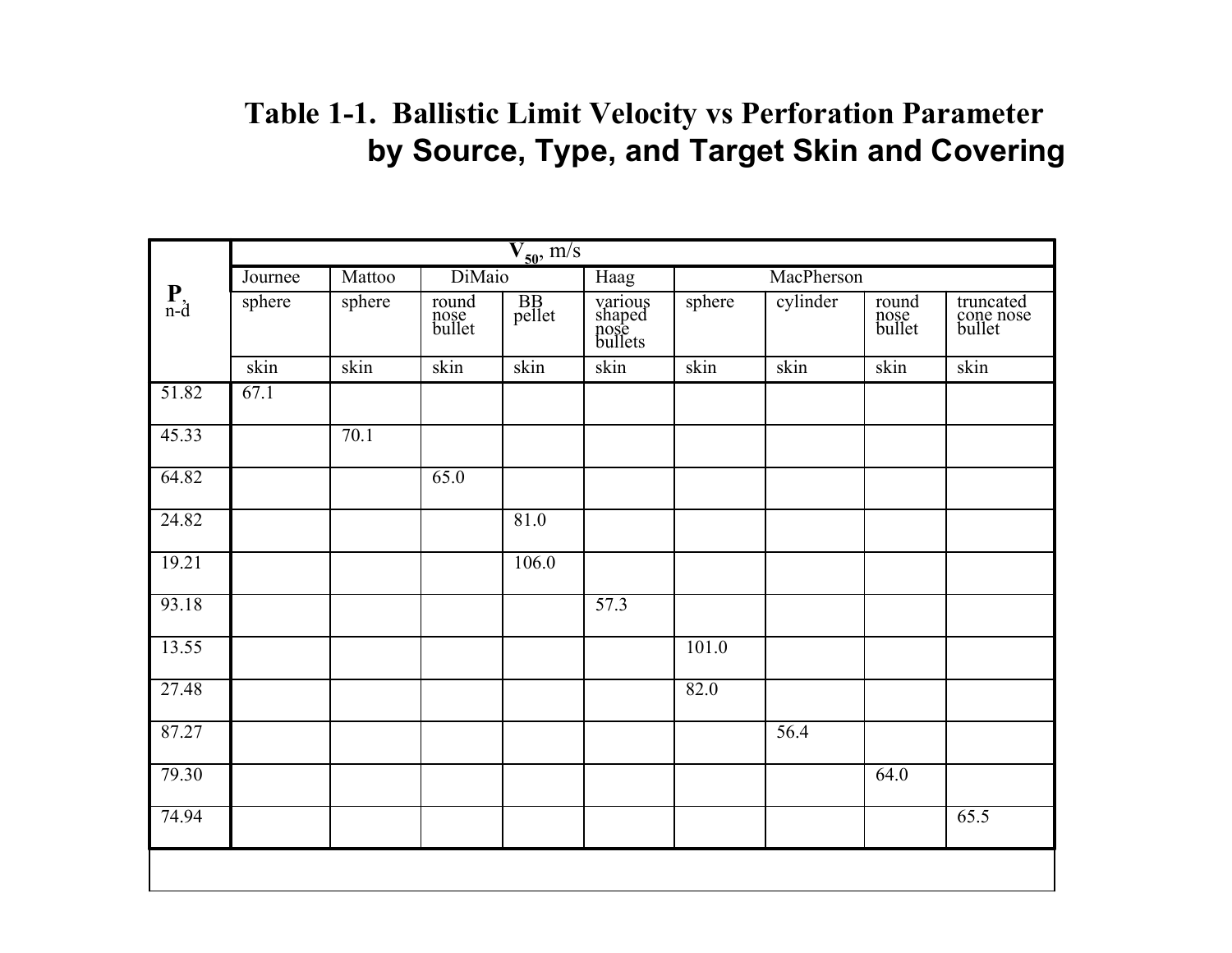### **Table 1-2. Ballistic Limit Velocity vs Perforation Parameter by Source, Type, and Target Skin and Covering**

|                               | $V_{50}$ , m/s    |                                   |                      |                                |                                |                                |                                        |                                        |                             |  |  |  |  |
|-------------------------------|-------------------|-----------------------------------|----------------------|--------------------------------|--------------------------------|--------------------------------|----------------------------------------|----------------------------------------|-----------------------------|--|--|--|--|
| $\underset{n-d}{\mathbf{P}},$ |                   | Lewis, Coon, Clare, and Sturdivan |                      |                                |                                |                                |                                        |                                        |                             |  |  |  |  |
|                               | sphere<br>0.85 gr | sphere $0.85$ gr                  | sphere<br>0.85 gr    | cylinder<br>$0.5$ in<br>length | cylinder<br>$0.5$ in<br>length | cylinder<br>$0.5$ in<br>length | cylinder<br>$1.0 \text{ in}$<br>length | cylinder<br>$1.0 \text{ in}$<br>length | cylinder $1.0$ in<br>length |  |  |  |  |
|                               | skin              | $skin +$<br>2-layers              | $skin +$<br>6-layers | skin                           | $skin +$<br>2-layers           | $skin +$<br>6-layers           | skin                                   | $skin +$<br>2-layers                   | $skin +$<br>6-layers        |  |  |  |  |
| 7.15                          | 134.6             |                                   |                      |                                |                                |                                |                                        |                                        |                             |  |  |  |  |
| 4.82                          |                   | 188.0                             |                      |                                |                                |                                |                                        |                                        |                             |  |  |  |  |
| 1.82                          |                   |                                   | 259.1                |                                |                                |                                |                                        |                                        |                             |  |  |  |  |
| 4.88                          |                   |                                   |                      | 146.4                          |                                |                                |                                        |                                        |                             |  |  |  |  |
| 3.29                          |                   |                                   |                      |                                | 195.3                          |                                |                                        |                                        |                             |  |  |  |  |
| 1.24                          |                   |                                   |                      |                                |                                | 286.5                          |                                        |                                        |                             |  |  |  |  |
| 10.12                         |                   |                                   |                      |                                |                                |                                | 107.2                                  |                                        |                             |  |  |  |  |
| 6.86                          |                   |                                   |                      |                                |                                |                                |                                        | 137.5                                  |                             |  |  |  |  |
| 2.57                          |                   |                                   |                      |                                |                                |                                |                                        |                                        | 220.5                       |  |  |  |  |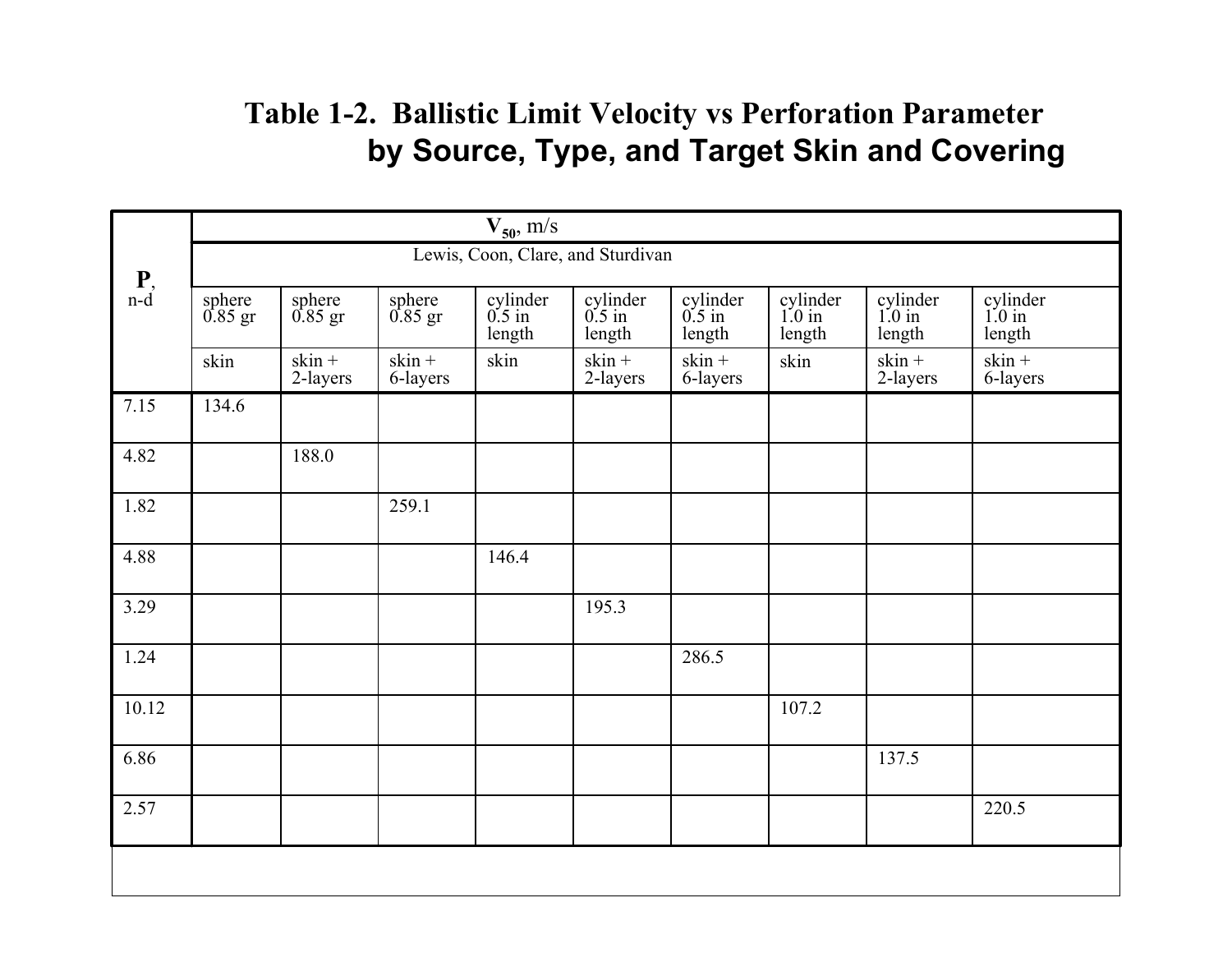### **Table 1-3. Ballistic Limit Velocity vs Perforation Parameter by Source, Type, and Target Skin and Covering**

|                               |                                        | $V_{50}$ , m/s                 |                                |                       |                       |                       |                                   |                       |                        |  |  |  |
|-------------------------------|----------------------------------------|--------------------------------|--------------------------------|-----------------------|-----------------------|-----------------------|-----------------------------------|-----------------------|------------------------|--|--|--|
|                               | Lewis, Coon, Clare, and Sturdivan      |                                |                                |                       |                       |                       |                                   |                       |                        |  |  |  |
| $\underset{n-d}{\mathbf{P}},$ | cylinder<br>$1.5 \text{ in}$<br>length | cylinder<br>$1.5$ in<br>length | cylinder<br>$1.5$ in<br>length | cube<br>steel<br>4 gr | cube<br>steel<br>4 gr | cube<br>steel<br>4 gr | cube<br>steel<br>16 <sub>gr</sub> | cube<br>steel<br>16gr | cube<br>steel<br>16 gr |  |  |  |
|                               | skin                                   | $skin +$<br>2-layers           | $skin +$<br>6-layers           | skin                  | $skin +$<br>2-layers  | $skin +$<br>6-layers  | skin                              | $skin +$<br>2-layers  | $skin +$<br>6-layers   |  |  |  |
| 15.09                         | 87.2                                   |                                |                                |                       |                       |                       |                                   |                       |                        |  |  |  |
| 10.16                         |                                        | 127.8                          |                                |                       |                       |                       |                                   |                       |                        |  |  |  |
| 3.83                          |                                        |                                | 187.7                          |                       |                       |                       |                                   |                       |                        |  |  |  |
| 30.20                         |                                        |                                |                                | 74.8                  |                       |                       |                                   |                       |                        |  |  |  |
| 6.72                          |                                        |                                |                                |                       | 148.1                 |                       |                                   |                       |                        |  |  |  |
| 2.54                          |                                        |                                |                                |                       |                       | 180.0                 |                                   |                       |                        |  |  |  |
| 48.16                         |                                        |                                |                                |                       |                       |                       | 62.7                              |                       |                        |  |  |  |
| 10.65                         |                                        |                                |                                |                       |                       |                       |                                   | 104.7                 |                        |  |  |  |
| 6.74                          |                                        |                                |                                |                       |                       |                       |                                   |                       | 150.5                  |  |  |  |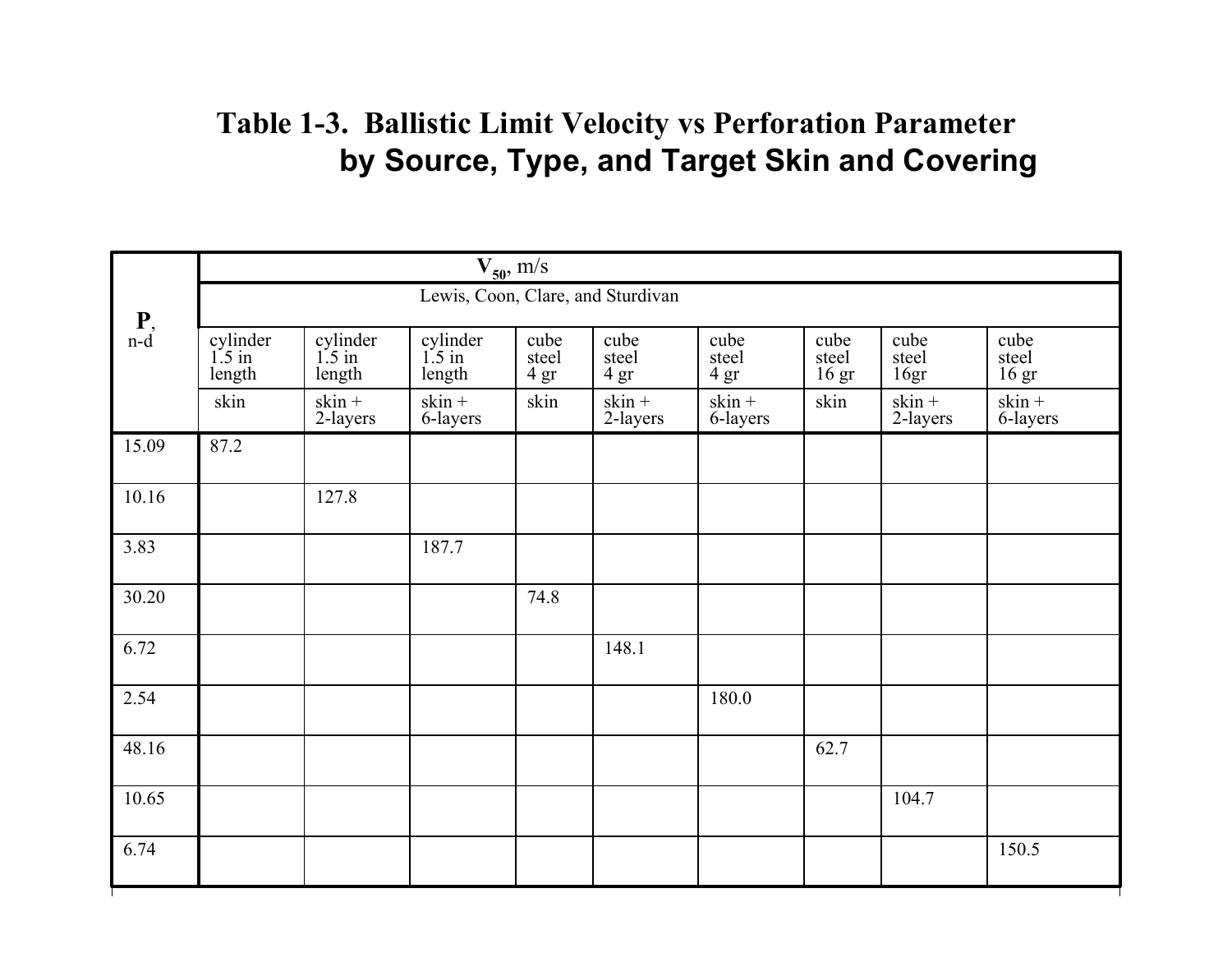### **Table 1-4. Ballistic Limit Velocity vs Perforation Parameter by Source, Type, and Target Skin and Covering**

|                    | $V_{50}$ , m/s                       |                                      |                                      |                        |                        |                        |                           |                        |  |  |  |
|--------------------|--------------------------------------|--------------------------------------|--------------------------------------|------------------------|------------------------|------------------------|---------------------------|------------------------|--|--|--|
|                    | Lewis, Coon, Clare, and Sturdivan    | Kokinakis &<br>Sperrazza, 1965       |                                      |                        |                        |                        |                           |                        |  |  |  |
| $\mathbf{P}_{n-d}$ | cube<br>tungsten<br>$16 \mathrm{gr}$ | cube<br>tungsten<br>$16 \mathrm{gr}$ | cube<br>tungsten<br>$16 \mathrm{gr}$ | cube<br>steel<br>64 gr | cube<br>steel<br>64 gr | cube<br>steel<br>64 gr | cube<br>steel<br>$2.1$ gr | cube<br>steel<br>2.1gr |  |  |  |
|                    | skin                                 | $skin +$<br>2-layers                 | $skin +$<br>6-layers                 | skin                   | $skin +$<br>2-layers   | $skin +$<br>6-layers   | skin                      | $skin +$<br>6-layers   |  |  |  |
| 80.50              | 67.0                                 |                                      |                                      |                        |                        |                        |                           |                        |  |  |  |
| 17.88              |                                      | 101.3                                |                                      |                        |                        |                        |                           |                        |  |  |  |
| 4.02               |                                      |                                      | 160.5                                |                        |                        |                        |                           |                        |  |  |  |
| 77.14              |                                      |                                      |                                      | 62.9                   |                        |                        |                           |                        |  |  |  |
| 17.12              |                                      |                                      |                                      |                        | 97.5                   |                        |                           |                        |  |  |  |
| 6.45               |                                      |                                      |                                      |                        |                        | 128.4                  |                           |                        |  |  |  |
| 27.74              |                                      |                                      |                                      |                        |                        |                        | 94.5                      |                        |  |  |  |
| 2.09               |                                      |                                      |                                      |                        |                        |                        |                           | 259.0                  |  |  |  |
|                    |                                      |                                      |                                      |                        |                        |                        |                           |                        |  |  |  |